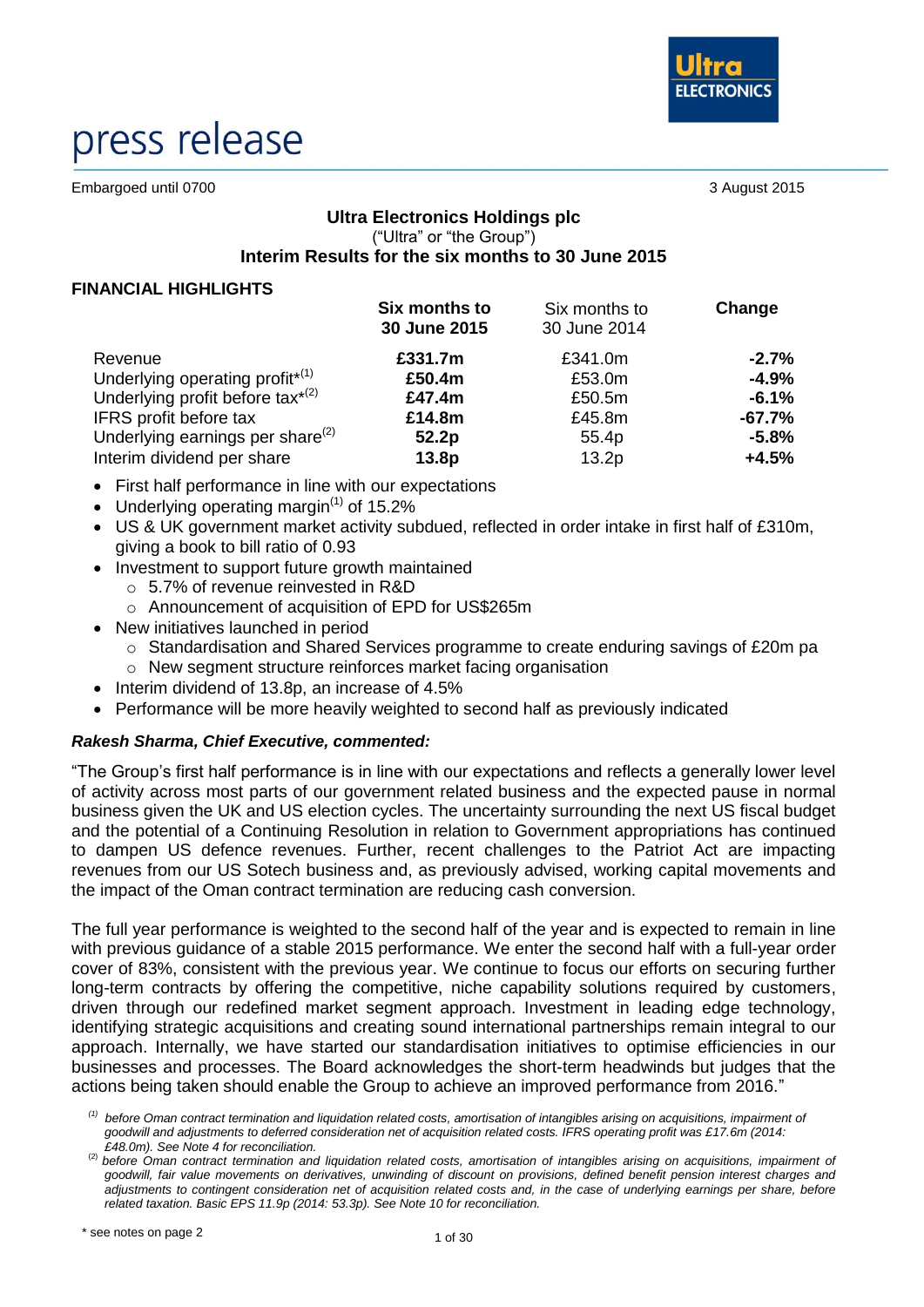# **INTERIM MANAGEMENT REPORT**

# **FINANCIAL RESULTS**

|                                              | Six months to<br>30 June 2015<br>£m | Six months to<br>30 June 2014<br>£m | Growth    |
|----------------------------------------------|-------------------------------------|-------------------------------------|-----------|
| Order book                                   |                                     |                                     |           |
| - Aerospace & Infrastructure                 | 243.1                               | 353.8                               | $-31.3%$  |
| - Communications & Security                  | 194.4                               | 236.6                               | $-17.8%$  |
| - Maritime & Land                            | 324.6                               | 286.4                               | $+13.3%$  |
| <b>Total order book</b>                      | 762.1                               | 876.8                               | $-13.1%$  |
|                                              |                                     |                                     |           |
| <b>Revenue</b>                               |                                     |                                     |           |
| - Aerospace & Infrastructure                 | 86.1                                | 98.2                                | $-12.3%$  |
| - Communications & Security                  | 103.2                               | 98.4                                | $+4.9%$   |
| - Maritime & Land                            | 142.4                               | 144.4                               | $-1.4%$   |
| <b>Total revenue</b>                         | 331.7                               | 341.0                               | $-2.7%$   |
| Organic underlying revenue movement          |                                     |                                     | $-11.9%$  |
| Underlying operating profit*                 |                                     |                                     |           |
| - Aerospace & Infrastructure                 | 12.9                                | 15.2                                | $-15.1%$  |
| - Communications & Security                  | 14.2                                | 13.4                                | $+6.0%$   |
| - Maritime & Land                            | 23.3                                | 24.4                                | $-4.5%$   |
| Total underlying operating profit*           | 50.4                                | 53.0                                | $-4.9%$   |
|                                              |                                     |                                     |           |
| Organic underlying operating profit movement |                                     |                                     | $-11.5%$  |
| Underlying operating margin*                 |                                     |                                     |           |
| - Aerospace & Infrastructure                 | 15.0%                               | 15.5%                               |           |
| - Communications & Security                  | 13.8%                               | 13.6%                               |           |
| - Maritime & Land                            | 16.4%                               | 16.9%                               |           |
| Total underlying operating margin*           | 15.2%                               | 15.5%                               | $-30$ bps |
|                                              |                                     |                                     |           |
| Finance charges*                             | (3.0)                               | (2.5)                               |           |
| Underlying operating profit before tax       | 47.4                                | 50.5                                |           |
| Underlying operating cash flow*              | 15.8                                | 42.4                                | $-62.7%$  |
| Operating cash conversion*                   | 31%                                 | 80%                                 |           |
| Net debt/EBITDA*                             | 1.15                                | 1.00                                |           |
| Net debt* at period-end                      | 149.9                               | 137.8                               |           |
| Bank interest cover*                         | 16.5x                               | 21.2x                               |           |
| Underlying earnings per share*               | 52.2p                               | 55.4p                               | $-5.8%$   |
|                                              |                                     |                                     |           |

## *For reporting in the former divisional format please see the appendix on page 30.*

#### *\* see notes below:*

*underlying operating profit before Oman contract termination and liquidation related costs, amortisation of intangibles arising on acquisition, impairment of goodwill and adjustments to contingent consideration net of acquisition related costs.* 

*organic growth (of revenue or profit) is the annual rate of increase in revenue or profit that was achieved, assuming that acquisitions made during the prior year were only included for the same proportion of the current year at constant currencies.*

*underlying operating margin is the underlying operating profit as a percentage of revenue.*

*finance charges exclude fair value movements on derivatives, defined benefit pension interest charges and discount on provisions.*

*underlying profit before tax before Oman contract termination and liquidation related costs, amortisation of intangibles arising on acquisition, impairment of goodwill, fair value movements on derivatives, unwinding of discount on provisions, defined benefit pension interest charges and adjustments to contingent consideration net of acquisition related costs. IFRS profit before tax was £14.8m (2014: £45.8m).*

underlying tax is the tax charge on underlying profit before tax. The underlying tax rate is underlying tax expressed as a percentage of underlying *profit before tax.*

*underlying operating cash flow is cash generated by operations and dividends from associates, less net capital expenditure, R&D and LTIP share purchases.*

*operating cash conversion is underlying operating cash flow as a percentage of underlying operating profit.*

*EBITDA is the statutory profit before tax for the rolling 12 months ended 30 June before finance costs, investment revenue, amortisation and depreciation, excluding impairments of goodwill, Oman contract termination and liquidation related costs and adjustments to contingent consideration net of acquisition related costs.* 

*net debt comprises loans and overdrafts less cash and cash equivalents.*

*bank interest cover is the ratio of underlying operating profit to finance costs associated with borrowings.*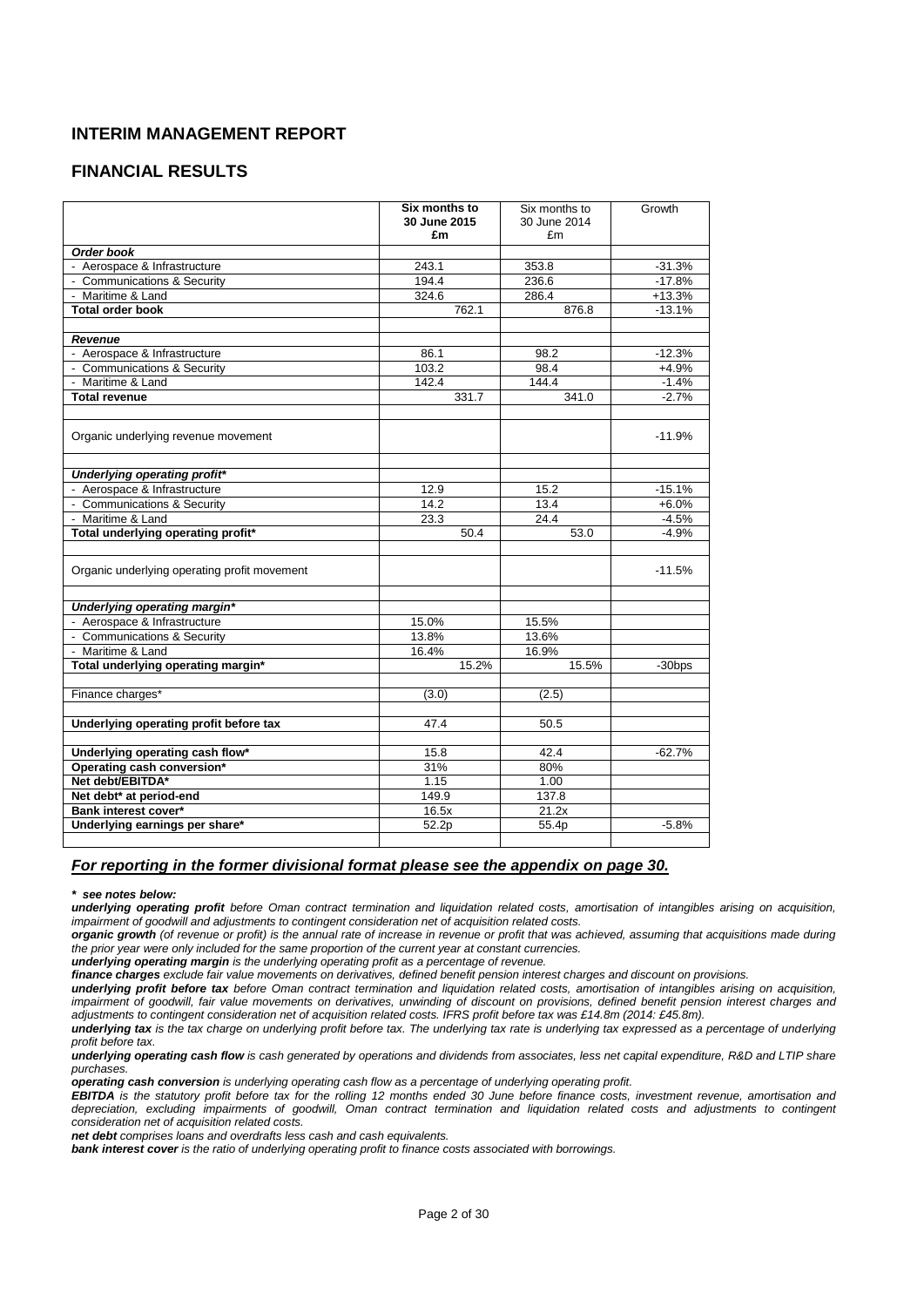Revenue in the period declined 2.7% to £331.7m (2014: £341.0m), reflecting a generally lower level of activity across most parts of government related business. Revenue decreased organically by 11.9%, primarily owing to the difficult US defence market, and the decline also included the 4.1% impact of the early termination of the Oman contract. Exchange rate movements increased revenue by 4.1%, while acquisitions contributed over 5%.

Underlying operating profit\* was £50.4m (2014: £53.0m). Profit decreased organically by 11.5%, offset by a 2.5% contribution from acquisitions and 4.1% contribution from foreign exchange. The resulting underlying operating margin\* was 15.2% (2014: 15.5%).

Underlying profit before tax\* decreased to £47.4m (2014: £50.5m), after net financing charges\* of £3.0m (2014: £2.5m).

The Group's underlying tax\* rate in the period was 22.8% (2014: 23.8%) and the decrease in underlying earnings per share was 5.8% to 52.2p (2014: 55.4p).

Reported (IFRS) profit before tax was £14.8m (2014: £45.8m) and reflected the combined effects of the elements detailed below:

| All £m                                             | 2015 H1 | 2014 H1 |
|----------------------------------------------------|---------|---------|
| Underlying profit before tax                       | 47.4    | 50.5    |
| Amortisation of intangibles arising on acquisition | (13.7)  | (12.2)  |
| Deemed disposal of Ithra                           | (16.5)  |         |
| Profit on fair value movements on derivatives      | 2.3     | 3.0     |
| Acquisition-related adjustments                    | (2.6)   | 7.2     |
| Unwinding of discount on provisions                | (0.3)   | (0.8)   |
| Net interest charge on defined benefit pensions    | (1.8)   | (1.9)   |
| Reported profit before tax                         | 14.8    | 45.8    |

Operating cash conversion\* was 31% (2014: 80%) with the operating cash flow\* of £15.8m (2014: £42.4m) reflecting the expected Oman impact and other working capital movements. It is anticipated that cash conversion will improve towards more normal levels during the second half of the year. At the end of the period Ultra had net debt\* of £149.9m (2014: £137.8m). The Group's balance sheet remains strong, with net debt/EBITDA\* of 1.15x and net interest payable on borrowings covered around 17 times by underlying operating profit\*.

Subsequent to the period end, Ultra's £100m revolving credit facility was amended to match the favourable interest pricing of our £200m facility, and was extended to expire in August 2019.

The deemed disposal of Ithra results in a non-cash, non-underlying IFRS accounting charge. It arises from the liquidation of the Ithra contract vehicle following the termination of the Oman contract.

The proposed interim dividend is 13.8p, an increase of 4.5%, with the dividend being covered 3.8 times (2014: 4.2 times) by underlying earnings per share. If approved, the dividend will be paid on 25 September 2015 to shareholders on the register on 28 August 2015.

The order book at the end of the period was £762.1m (2014: £876.8m). Excluding the removal of £92.5m of orders relating to the Oman Airport IT contract and the impact of exchange, the underlying reduction is 4%. New orders came from a range of market segments, providing a book to bill ratio for the period of 0.93. Order book cover for 2015 remains strong at 83%.

Ultra continues to invest in new product and business development, sustaining spending at its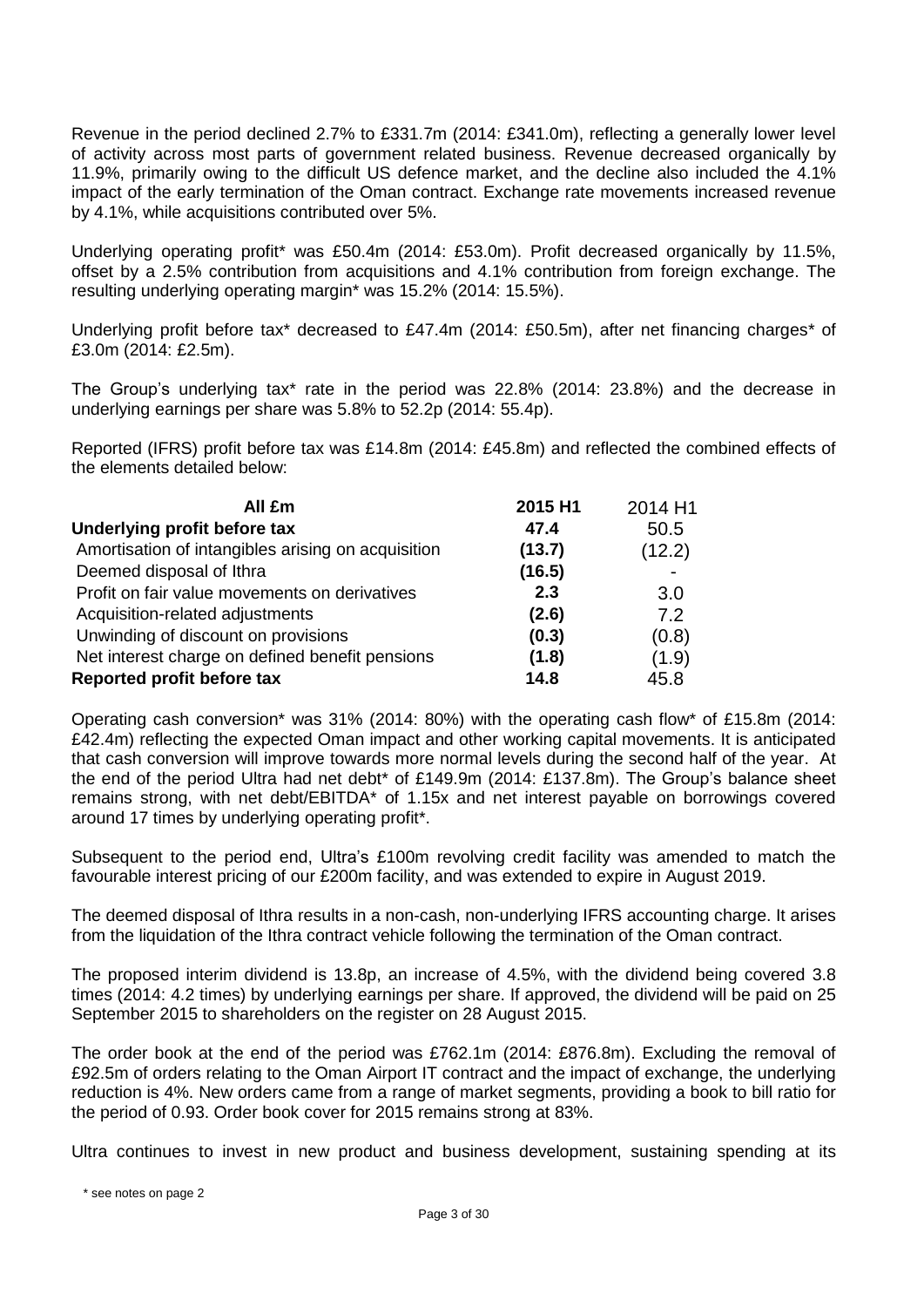customary high levels. Internal investment in the period was 5.7% of revenue at £18.8m (2014: £19.8m). Of this, £1.5m of investment was capitalised on specific long term programmes.

# **OPERATIONAL REVIEW**

| Aerospace & Infrastructure                              | <b>Communications &amp; Security</b>         | <b>Maritime &amp; Land</b>           |
|---------------------------------------------------------|----------------------------------------------|--------------------------------------|
| <b>Airport Systems</b>                                  | 3eTI                                         | 3 Phoenix                            |
| Controls                                                | <b>Advanced Tactical Systems</b>             | <b>Avalon Systems</b>                |
| <b>Nuclear Control Systems</b>                          | Communication & Integrated<br><b>Systems</b> | <b>Command &amp; Control Systems</b> |
| <b>Nuclear Sensors &amp; Process</b><br>Instrumentation | <b>Forensic Technology</b>                   | <b>EMS</b>                           |
| Precision Air & Land Systems                            | GigaSat                                      | <b>Flightline Systems</b>            |
|                                                         | ID                                           | <b>Maritime Systems</b>              |
|                                                         | ProLogic/Sotech                              | Ocean Systems                        |
|                                                         | <b>TCS</b>                                   | <b>PMES</b>                          |
|                                                         |                                              | Sonar Systems                        |
|                                                         |                                              | <b>USSI</b>                          |

The three new divisions each comprise the following businesses:

# **Aerospace & Infrastructure**

Revenue in Aerospace & Infrastructure decreased by 12% to £86.1m (2014: £98.2m) and underlying operating profit decreased by 15% to £12.9m (2014: £15.2m). The order book decreased by 31% to £243.1m (2014: £353.8m) largely reflecting the removal of the Oman Airport IT order.

The £12m reduction in revenue from the same period in the prior year primarily reflects the termination of the Oman contract. The general lower level of activity in government spending was reflected in a reduction in aftermarket sales and the timing of JSF controller deliveries. Further, pressures being experienced by EDF across the UK reactor fleet impacted revenue in our UK nuclear business. Against this, there were revenue contributions from the acquisitions of ICE Corporation and Lab Impex Systems in the prior year.

Following the securing of a number of new orders to develop products for the commercial aerospace sector, R&D investment increased in the period. However, there was a contribution from acquisitions and margin was also impacted by the termination of the Oman contract, on which no profit was recognised in the prior year. As a result the divisional margin was 15.0% (2014: 15.5%).

Highlights of activities in the period that will contribute to the division's future performance include:

- Development contracts for the landing gear control unit and nose steering wheel system on the MA700 aircraft
- An award to complete an IT upgrade at Orange County Airport, USA
- Completion of a fully self-sufficient test facility for supplying neutron flux detectors

# **Communications & Security**

Revenue in Communications & Security increased by 5% to £103.2m (2014: £98.4m). Underlying operating profit increased by 6% to £14.2m (2014: £13.4m)*.* The divisional margin was 13.8% (2014: 13.6%). The order book at the end of the period was reduced by 18% to £194.4m (2014: £236.6m).

Revenues benefited from the acquisition of Forensic Technology in the prior year, an increase in revenue from the ECU RP programme which is now in its production phase and an increase in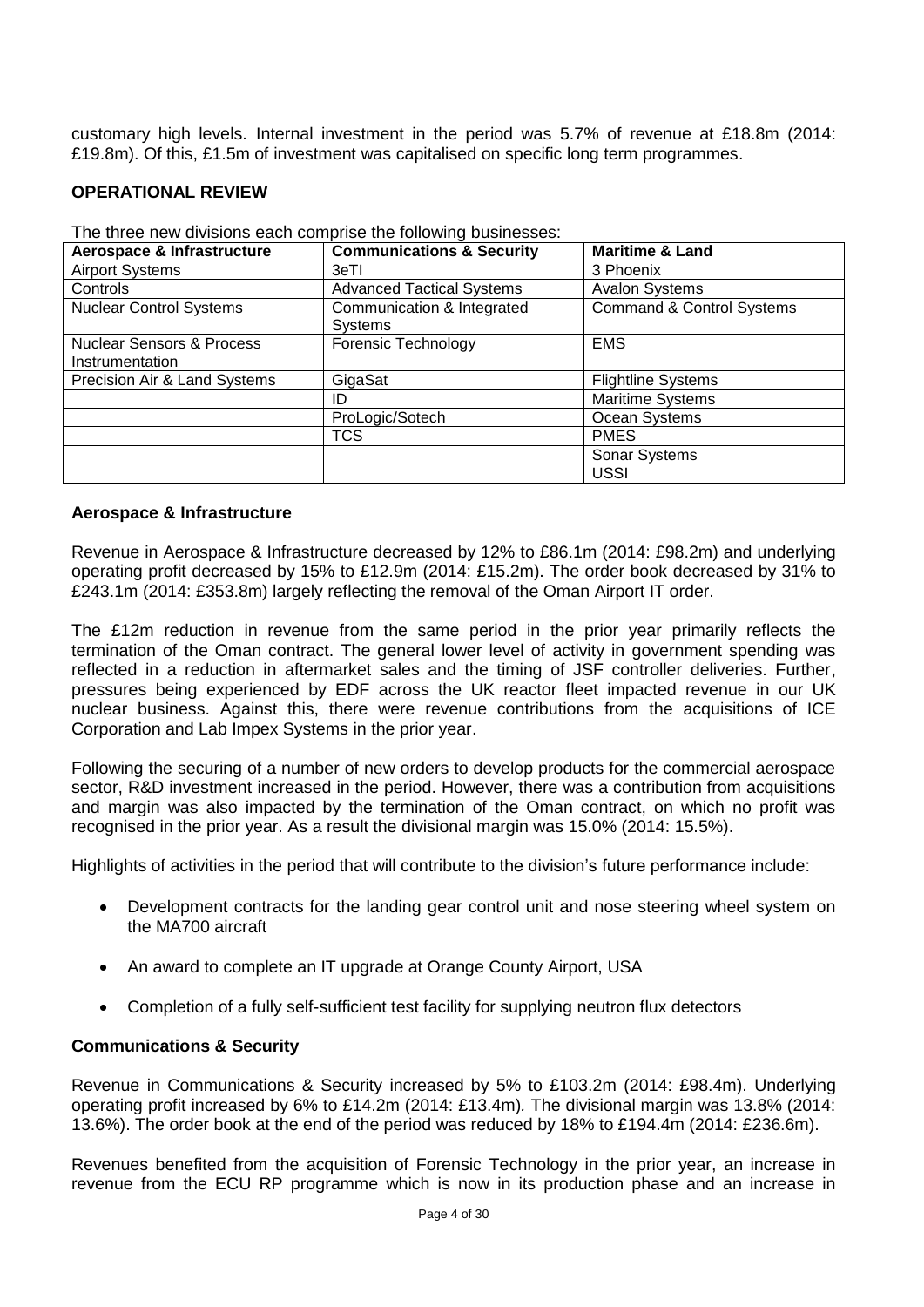security and surveillance sales. There was also a positive contribution from foreign exchange. The general slowdown in our US defence procurement, together with the loss of domestic revenues from our Sotech business largely offset these positive movements.

The reduction in the high-margin Sotech revenue, together with restructuring costs to address its market challenges, was offset by an increase in margin in our ECU RP programme as well as the benefits of prior year restructuring.

The order book decline reflected the reduction in US contract placement over the last twelve months and the trading of the ECU RP Crypto contract.

Highlights of activities in the period that will contribute to the division's future performance include:

- Continued support for Air Defense Systems Integrator (ADSI) software resulting in orders of \$15m in June
- Recurring maintenance contracts from the Bureau of Alcohol, Tobacco, Firearms and Explosives for our law enforcement products
- Contract award for test equipment for an Ethiopian digital television service worth £6m

# **Maritime & Land**

Revenue in Maritime & Land decreased slightly to £142.4m (2014: £144.4m). The division's underlying operating profit decreased by 5% to £23.3m (2014: £24.4m). The order book increased by 13% to £324.6m (2014: £286.4m).

This division continues to benefit from the 'pivot to the Pacific', with increased sales from our Australian and US maritime businesses. There was also a contribution from the prior year acquisition of 3 Phoenix as well as foreign exchange. Against this was the general impact of the lower level of activity on our defence businesses, together with a reduction in revenue owing to the phasing of milestones on the Fatahillah programme.

Margins at 16.4% (2014: 16.9%) were impacted by the release of some contract risk reserve in the prior year comparative, and the product mix within our sonobuoy businesses.

Highlights of activities in the period that will contribute to the division's future performance include:

- Award of an £18m contract from the MoD to supply sonobuoys for the Royal Navy's Merlin Maritime Patrol Helicopter
- Successful, collaborative partnership with Rolls Royce resulting in an £18m contract relating to the design and development of reactor control and cooling systems for Royal Navy submarines
- Contract worth AUD\$11m from the Royal Australian Navy for Countermeasures

# **MARKET ENVIRONMENT**

-

In the US, as elsewhere, there is growing recognition that the global security environment is as uncertain and unpredictable as at any time since the Cold War. Defence and security forces must expect to respond to numerous demands over several theatres simultaneously. While budget pressures and uncertainties remain, spending to preserve military advantage, deliver ISTAR<sup>1</sup> and

 $1$  ISTAR – Intelligence, Surveillance, Targeting and Reconnaissance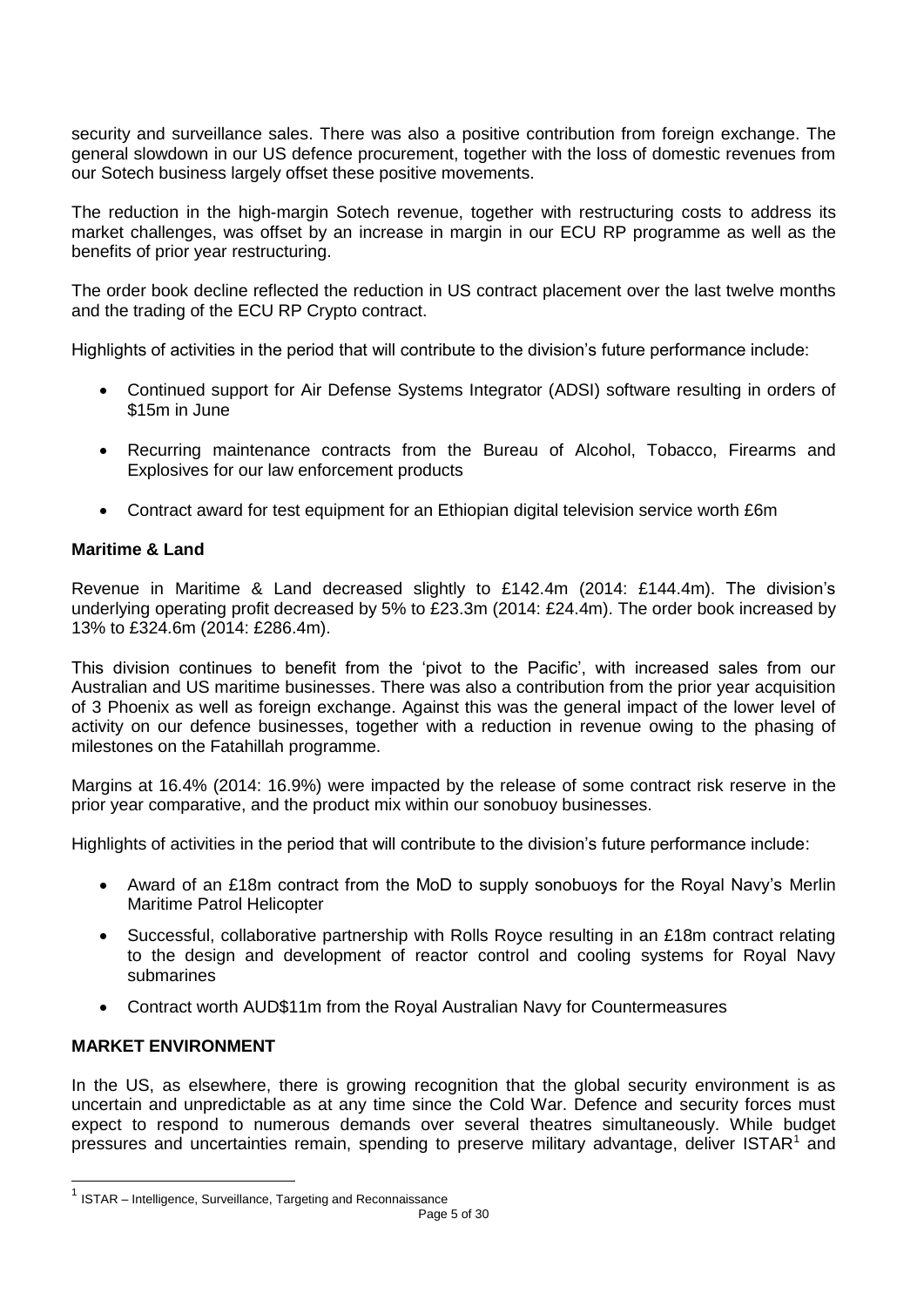support multiple, medium-scale access and intervention operations will receive priority. Otherwise resource will be applied to life extension and upgrade of existing equipment, as well as more comprehensive solutions. Increased global insecurity will improve demand for border security, critical infrastructure protection and cyber-security solutions, especially in vulnerable regions.

*Aerospace (19% of 2015 H1 Group revenue) -* In the large civil aircraft market record backlogs at Airbus and Boeing will generate Ultra revenue growth through developed positions on aircraft now delivering to market. Future development will see some consolidation of supply and increased competition from COMAC<sup>2</sup>. The regional aircraft market is crowded and orders here will show more modest growth. Military aircraft will be dominated by the F-35 JSF programme and by medium size military transports, on which the Group is well established. The military rotorcraft market is declining but opportunities exist for specific capabilities such as  $HUMS<sup>3</sup>$  and ice protection.

*Infrastructure (3% of 2015 H1 Group revenue) -* As airport passenger processing becomes increasingly commoditised and passenger self-management more common, there is a greater focus and demand for integrated systems and database management that covers the whole airport enterprise. DC rail substation and transformer upgrades in the UK offer Ultra opportunities but these electrification programmes are likely to be delayed.

*Nuclear (6% of 2015 H1 Group revenue) –* While funding difficulties have slowed the new-build, nuclear power plant programme in the West, Ultra's specialist sensors and design capability is wellpositioned in this market and on the strong China build programme (56% of new construction). Life extension and extension of legacy safety justification of plants also plays well to the Group's nuclear capability strengths. Barriers to entry in this highly regulated market are high.

*Communications (14% of 2015 H1 Group revenue) -* In the UK and US the defence encryption markets have stalled with greater reliance on commercial solutions and fewer platforms. Opportunities remain in remote and automatic key-management. Tactical communications and data link demand is suppressed as UK and US land forces consolidate but export markets remain attractive for light, mobile, high-bandwidth, software-defined radios and tactical data link systems.

*C2ISR (25% of 2015 H1 Group revenue) –* The increased threat is driving demand for ISTAR, particularly unmanned and remote systems. There is a significant interest in border surveillance for long and remote land and maritime borders as well as for the protection of fixed critical infrastructures and utilities. Where legal constraints allow, Legal Intercept demand remains high against rapidly evolving commercial communications. Command & Control (C2) solutions require overlay with existing sensors and systems to compete effectively.

*Underwater Warfare (25% of 2015 H1 Group revenue) –* High global investment in modern, quiet conventional submarines is fuelling an increased demand for advanced Anti-Submarine Warfare (ASW) capabilities, including sonobuoys, torpedo defence and countermeasures, integrated, widearea search capabilities, airborne ASW and shallow water systems for smaller vessels.

*Maritime (5% of 2015 H1 Group revenue) -* While the number of new maritime platforms is reducing and existing programmes are being stretched, long-term submarine programmes in the US and UK provide the Group with a sound revenue platform. Opportunities for small ship refits and capability upgrades in overseas markets are an increasingly attractive alternative source of orders.

*Land (3% of 2015 H1 Group revenue) -* Major new investments have been curtailed or cancelled as Army budgets have reduced. However, there is opportunity in upgrade and life extension programmes. The Group has developed a sound position in vehicle electrical architectures and power management, in both core and export markets.

 2 Commercial Aircraft Corporation of China

<sup>&</sup>lt;sup>3</sup> HUMS – Health Usage Monitoring Systems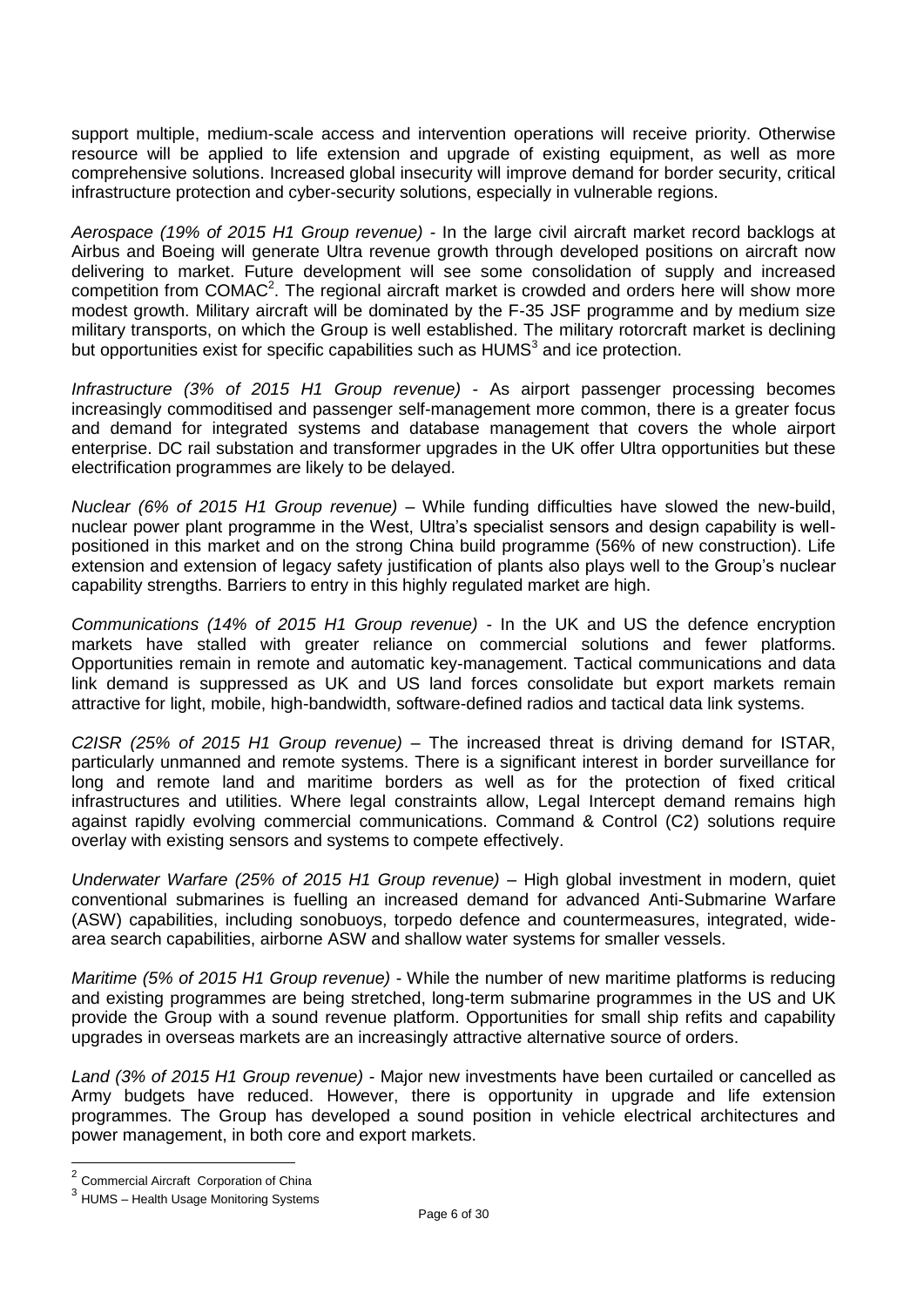# **RISKS AND UNCERTAINTIES**

A number of potential risks and uncertainties exist which could have a material impact on the Group's performance in 2015 and beyond and which could cause actual results to differ materially from expected and historical levels. The directors do not consider that the principal risks and uncertainties have changed substantially since the publication of the Group's Annual Report for 2014. An explanation of the risks detailed below, and the robust business strategies that Ultra uses to manage and mitigate those risks and uncertainties, can be found in the annual report which is available for download at [www.ultra-electronics.com/investors/annual-reports.aspx.](http://www.ultra-electronics.com/investors/annual-reports.aspx)

In the defence sector, which contributes around 60% of Ultra's revenue, there is continuing pressure on US and UK defence budgets. In the US, there is concern over the timing and feasibility of the proposed US DoD budget, which exceeds the Budget Control Act. It is anticipated that this will increase the time taken to agree and allocate funding to programmes and hence for it to flow down into contract action. Nevertheless, the overall size of defence budgets worldwide, relative to the Group's revenue, provides sufficient headroom to support Ultra's growth potential.

There is a risk of programme delays or cancellations but this has always been a feature of the Group's markets.

Movements in foreign currency exchange rates result in both transaction and translation effects on the Group's results. Ultra's projected net transaction exposure is mitigated by the use of forward hedging contracts. By their nature, currency translation risks cannot be mitigated.

Risks are identified, collated, assessed and managed at the most appropriate level of the business (Board, Executive or Business level). Risks are reviewed regularly to ensure judgments and assumptions are unchanged, that appropriate mitigations are in place and that emerging risks are captured. Key risks identified by the Board include:

- Cyber-attack
- Changing market environment
- Execution of major contracts
- Pensions
- Business Control (e.g. US Proxy Board)
- Currency fluctuations
- Major geopolitical crisis
- Sustaining product differentiation
- Material legal /regulatory breach
- Staff retention

# **CONFIRMATION OF GOING CONCERN**

The Directors have considered the guidance issued by the Financial Reporting Council and hereby confirm that the Group continues to adopt the 'going concern' basis in preparing its accounts.

The Board has made appropriate enquiries to support this view, looking forward for a period of at least twelve months. Salient points taken into consideration were:

- the Group's long term record of delivering high quality profits
- the adequacy of Ultra's financing facilities
- Ultra's positions in growth sectors of its markets
- the long-term nature of Ultra's markets and contracts
- the Group's minimal exposure to trading denominated in the Euro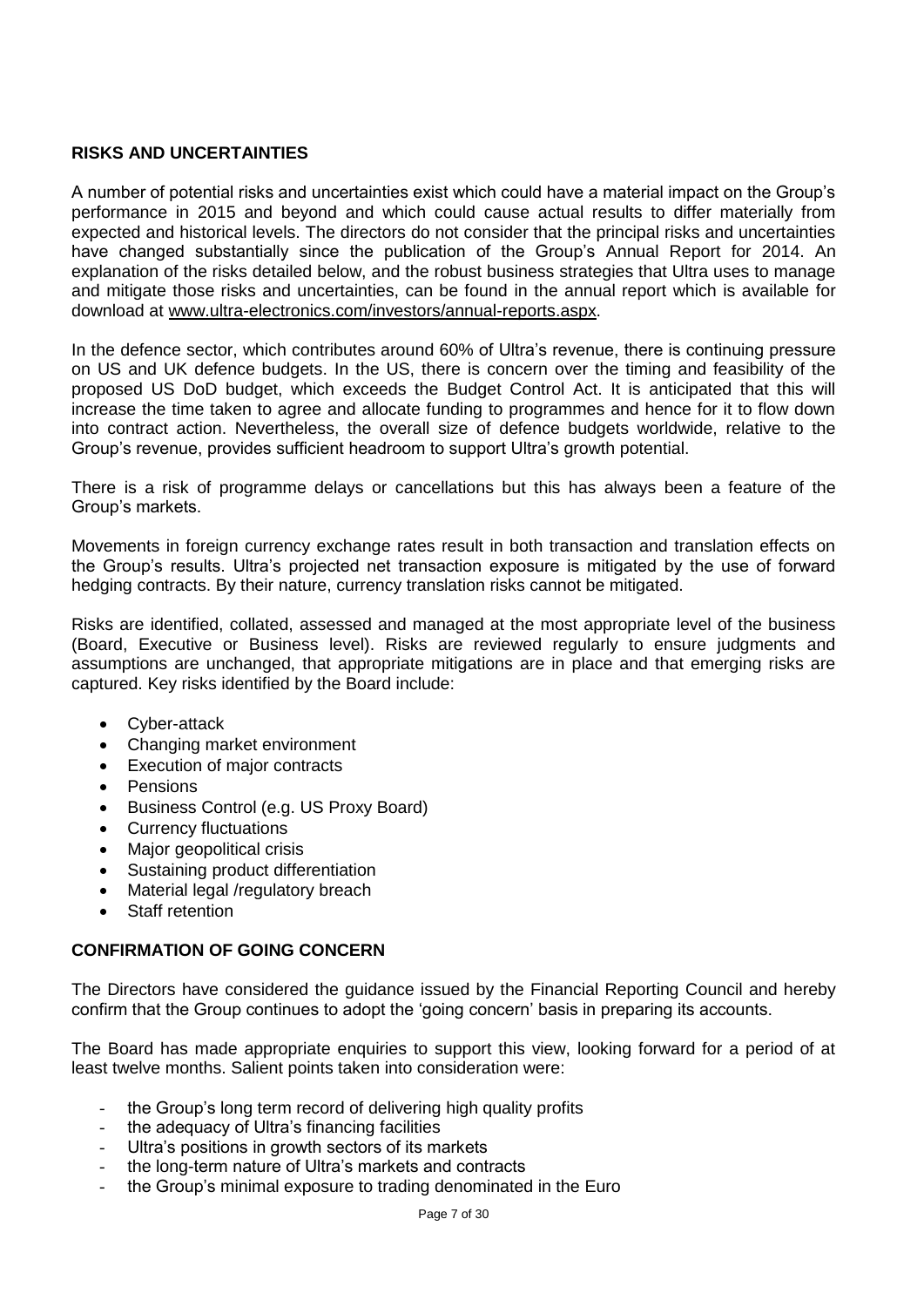the risks as discussed above

# **PERFORMANCE & PROSPECTS**

The Group's first half performance is in line with our expectations and reflects a generally lower level of activity across most parts of our government related business and the expected pause in normal business given the UK and US election cycles. The uncertainty surrounding the next US fiscal budget and the potential of a Continuing Resolution in relation to Government appropriations has continued to dampen US defence revenues. Further, recent challenges to the Patriot Act are impacting revenues from our US Sotech business and as previously advised, working capital movements and the impact of the Oman contract termination are reducing cash conversion.

The full year performance is weighted to the second half of the year and is expected to remain in line with previous guidance of a stable 2015 performance. We enter the second half with a full-year order cover of 83%, consistent with the previous year. We continue to focus our efforts on securing further long-term contracts by offering the competitive, niche capability solutions required by customers, driven through our redefined market segment approach. Investment in leading edge technology, identifying strategic acquisitions and creating sound international partnerships remain integral to our approach. Internally, we have started our standardisation initiatives to optimise efficiencies in our businesses and processes. The Board acknowledges the short-term headwinds but judges that the actions being taken should enable the Group to achieve an improved performance from 2016.

- End –

Enquiries:

# **Ultra Electronics Holdings plc** 020 8813 4307

Rakesh Sharma, Chief Executive www.ultra-electronics.com Mary Waldner, Group Finance Director

# **Media:**

Susan McErlain (Ellis), Corporate Affairs Adviser 07836 522722 James White, MHP Communications **DEVILLE 1020 128 8756** 

# *NATURE OF ANNOUNCEMENT*

*This Interim Management Report ("IMR") has been prepared solely to provide additional information to enable shareholders to assess Ultra's strategies and the potential for those strategies to be fulfilled. It should not be relied upon by any other party or for any other purpose.* 

*This IMR contains certain forward-looking statements. Such statements are made by the Directors in good faith based on the information available to them at the time of their approval of this report, and they should be treated with caution due to the inherent uncertainties underlying such forward-looking information.*

Page 8 of 30

*This IMR has been prepared for the Group as a whole and therefore gives greatest emphasis to those matters which are significant to Ultra when viewed as a complete entity.*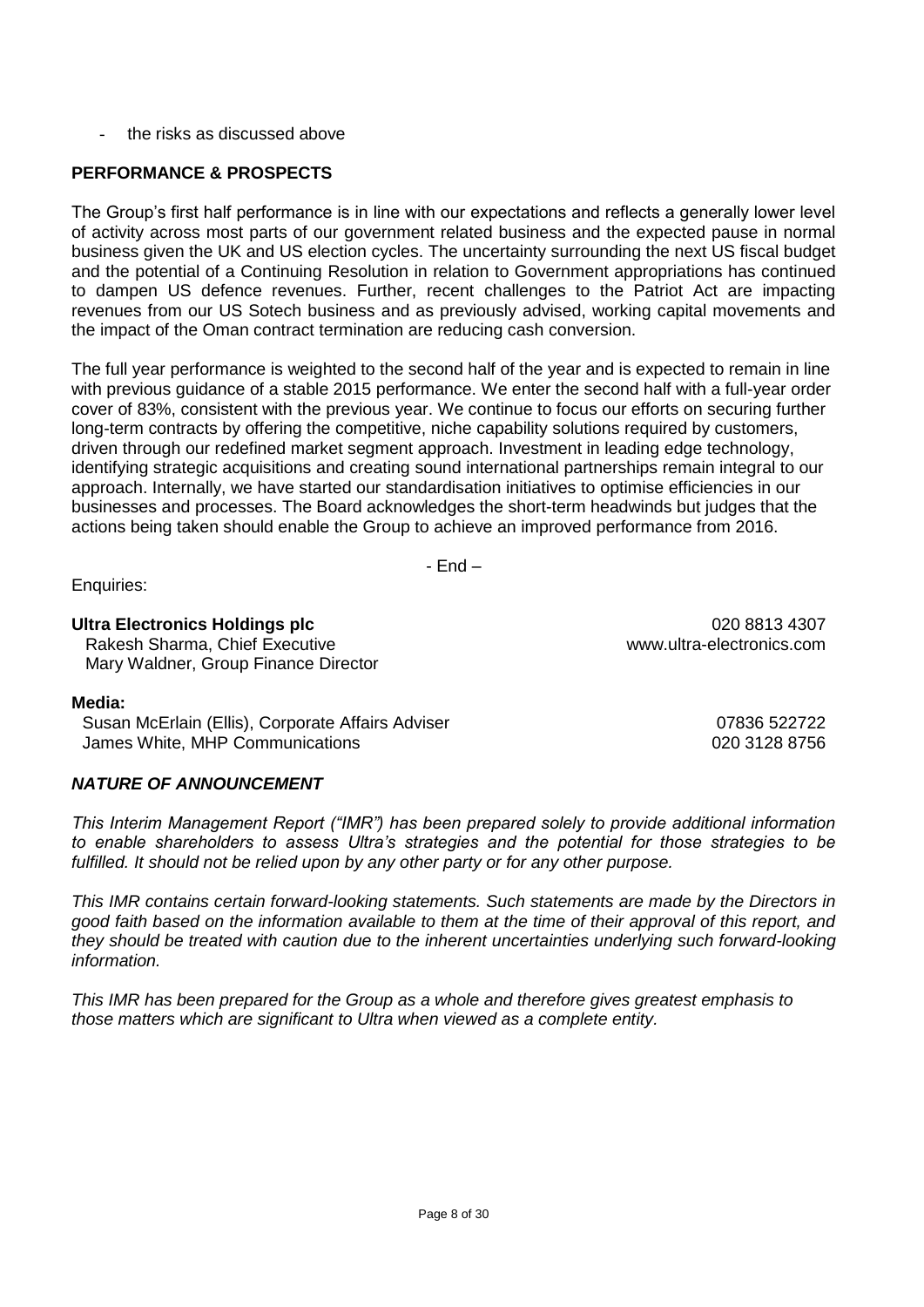# **Further information about Ultra:**

**Ultra Electronics** is a group of businesses which manage a portfolio of specialist capabilities, generating highly differentiated solutions and products in the defence & aerospace, security & cyber, transport and energy markets by applying electronic and software technologies in demanding and critical environments to meet customer needs.

Ultra has world-leading positions in many of its specialist capabilities and, as an independent, nonthreatening partner, is able to support all of the main prime contractors in its sectors. As a result of such positioning, Ultra's systems, equipment or services are often mission or safety-critical to the successful operation of the platform to which they contribute. In turn, this mission-criticality secures Ultra's positions for the long term which underpins the superior financial performance of the Group.

Ultra offers support to its customers through the design, delivery and support phases of a programme. Ultra businesses have a high degree of operational autonomy where the local management teams are empowered to devise and implement competitive strategies that reflect their expertise in their specific niches. The Group has a small head office and executive team that provide to the individual businesses the same agile, responsive support that they provide to customers as well as formulating Ultra's overarching, corporate strategy.

Across the Group's three divisions, Ultra operates in the following eight market segments:

- Aerospace
- **Communications**
- C2ISR
- **Infrastructure**
- Land
- **Maritime**
- Nuclear
- Underwater Warfare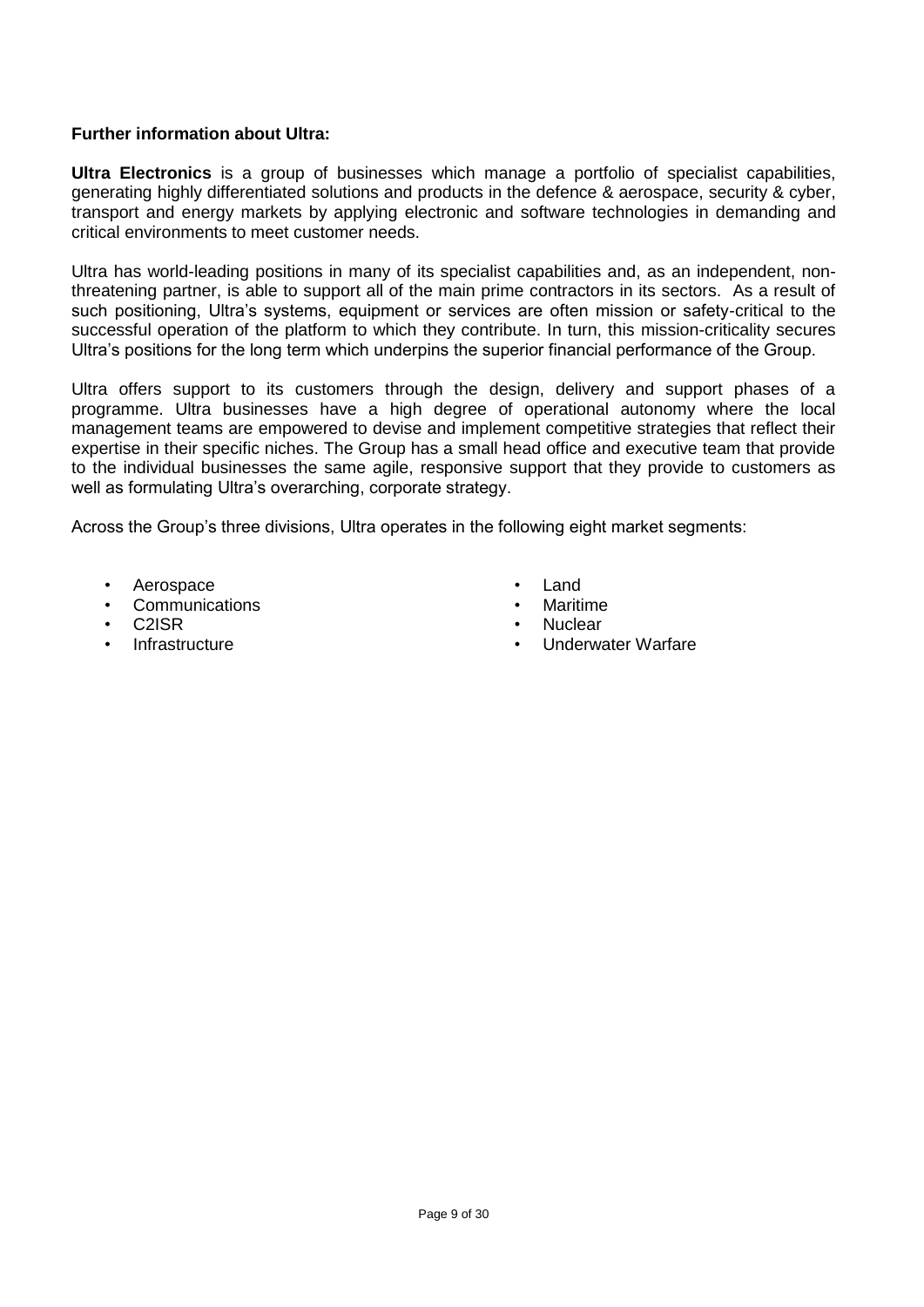## **Ultra Electronics Holdings plc** Financial Highlights for the half-year ended 30 June 2015

|                                       | <b>Six months</b><br>to 30 June<br>2015<br>£'000 | Six months<br>to 30 June<br>2014<br>£'000 | Year to<br>31 December<br>2014<br>£'000 |
|---------------------------------------|--------------------------------------------------|-------------------------------------------|-----------------------------------------|
| Revenue                               | 331,709                                          | 340.953                                   | 713,741                                 |
| Underlying operating profit           | 50,400                                           | 53,007                                    | 118,066                                 |
| Operating profit                      | 17.598                                           | 47,998                                    | 39.543                                  |
| Underlying profit before tax          | 47.351                                           | 50,512                                    | 112,034                                 |
| <b>Profit before tax</b>              | 14,750                                           | 45.845                                    | 21.462                                  |
| Underlying earnings per share (pence) | 52.2                                             | 55.4                                      | 123.1                                   |
| Basic earnings per share (pence)      | 11.9                                             | 53.3                                      | 29.8                                    |
| Dividend per share (pence)            | 13.8                                             | 13.2                                      | 44.3                                    |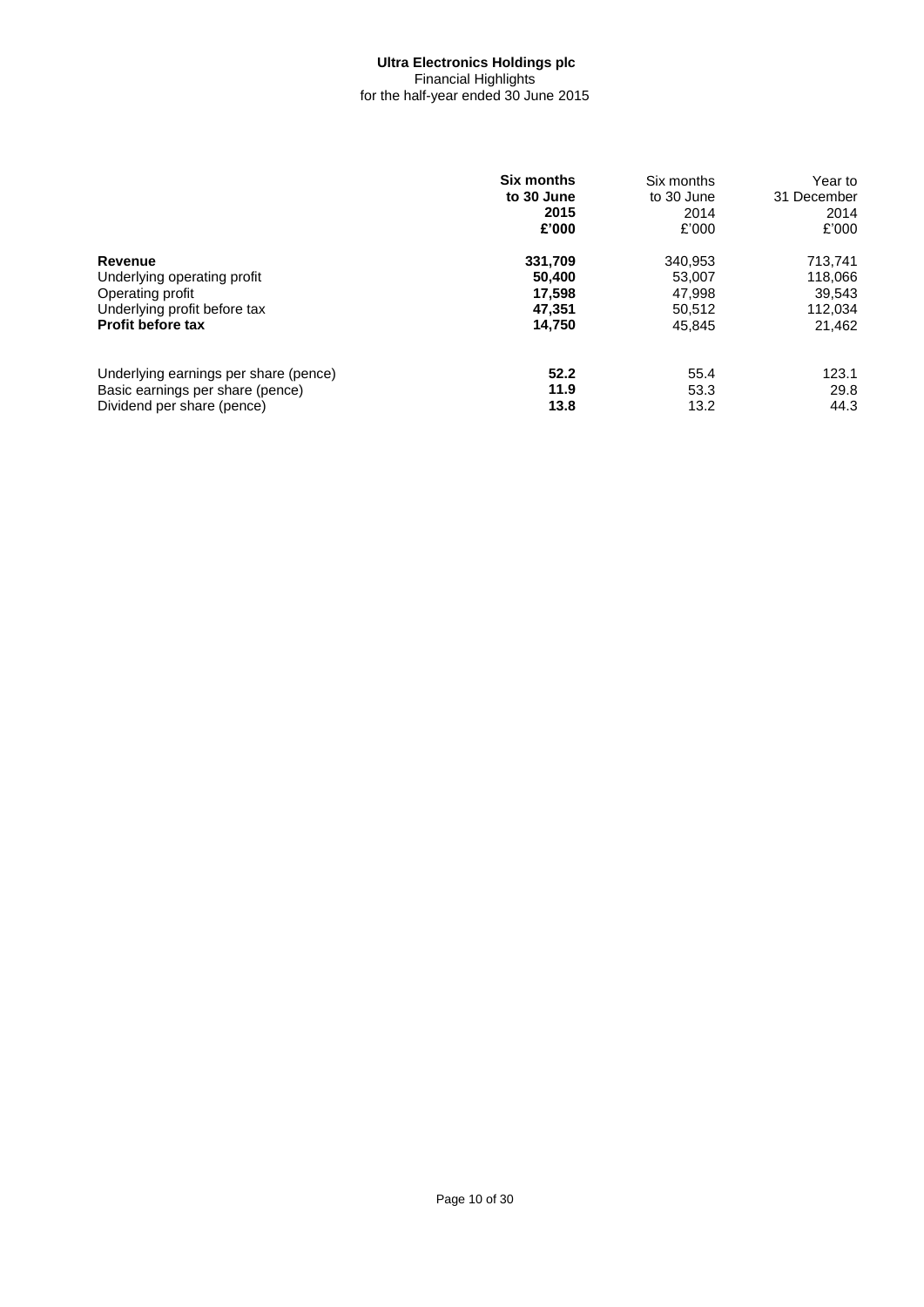# **Ultra Electronics Holdings plc** Condensed Consolidated Income Statement

for the half-year ended 30 June 2015

|                                                                                                                                                                                                                                                                                                             | <b>Note</b>         | <b>Six months</b><br>to 30 June<br>2015<br>£'000                                  | Six months<br>to 30 June<br>2014<br>£'000                     | Year to<br>31 December<br>2014<br>£'000                                                         |
|-------------------------------------------------------------------------------------------------------------------------------------------------------------------------------------------------------------------------------------------------------------------------------------------------------------|---------------------|-----------------------------------------------------------------------------------|---------------------------------------------------------------|-------------------------------------------------------------------------------------------------|
| Revenue<br>Cost of sales<br><b>Gross profit</b>                                                                                                                                                                                                                                                             | 3                   | 331,709<br>(234, 760)<br>96,949                                                   | 340,953<br>(246, 157)<br>94,796                               | 713,741<br>(494, 294)<br>219,447                                                                |
| Other operating income<br>Distribution costs<br>Administrative expenses<br>Share of (loss)/profit from associate<br>Other operating expenses<br>Contingent consideration (cost)/release<br>Impairment of goodwill<br>Deemed disposal of Ithra<br>Oman contract termination costs<br><b>Operating Profit</b> | 3<br>5<br>5<br>3    | 642<br>(449)<br>(60, 437)<br>(200)<br>(1, 359)<br>(1, 101)<br>(16, 447)<br>17,598 | 7<br>(521)<br>(53,980)<br>1,301<br>(1,969)<br>8,364<br>47,998 | 4,748<br>(1,893)<br>(137, 698)<br>1,957<br>(1, 149)<br>8,364<br>(7, 355)<br>(46, 878)<br>39,543 |
| Investment revenue<br>Finance costs                                                                                                                                                                                                                                                                         | 6<br>$\overline{7}$ | 2,372<br>(5, 220)                                                                 | 3,082<br>(5,235)                                              | 108<br>(18, 189)                                                                                |
| Profit before tax                                                                                                                                                                                                                                                                                           |                     | 14,750                                                                            | 45,845                                                        | 21,462                                                                                          |
| Tax                                                                                                                                                                                                                                                                                                         | 8                   | (6, 409)                                                                          | (8,802)                                                       | (14, 964)                                                                                       |
| Profit for the period<br>Attributable to:<br>Owners of the Company<br>Non-controlling interests                                                                                                                                                                                                             |                     | 8,341<br>8,341                                                                    | 37,043<br>37,125<br>(82)                                      | 6,498<br>20,799<br>(14, 301)                                                                    |
| Earnings per ordinary share (pence)                                                                                                                                                                                                                                                                         |                     |                                                                                   |                                                               |                                                                                                 |
| <b>Basic</b>                                                                                                                                                                                                                                                                                                | 10                  | 11.9                                                                              | 53.3                                                          | 29.8                                                                                            |
| <b>Diluted</b>                                                                                                                                                                                                                                                                                              | 10                  | 11.9                                                                              | 53.2                                                          | 29.7                                                                                            |

All results are derived from continuing operations.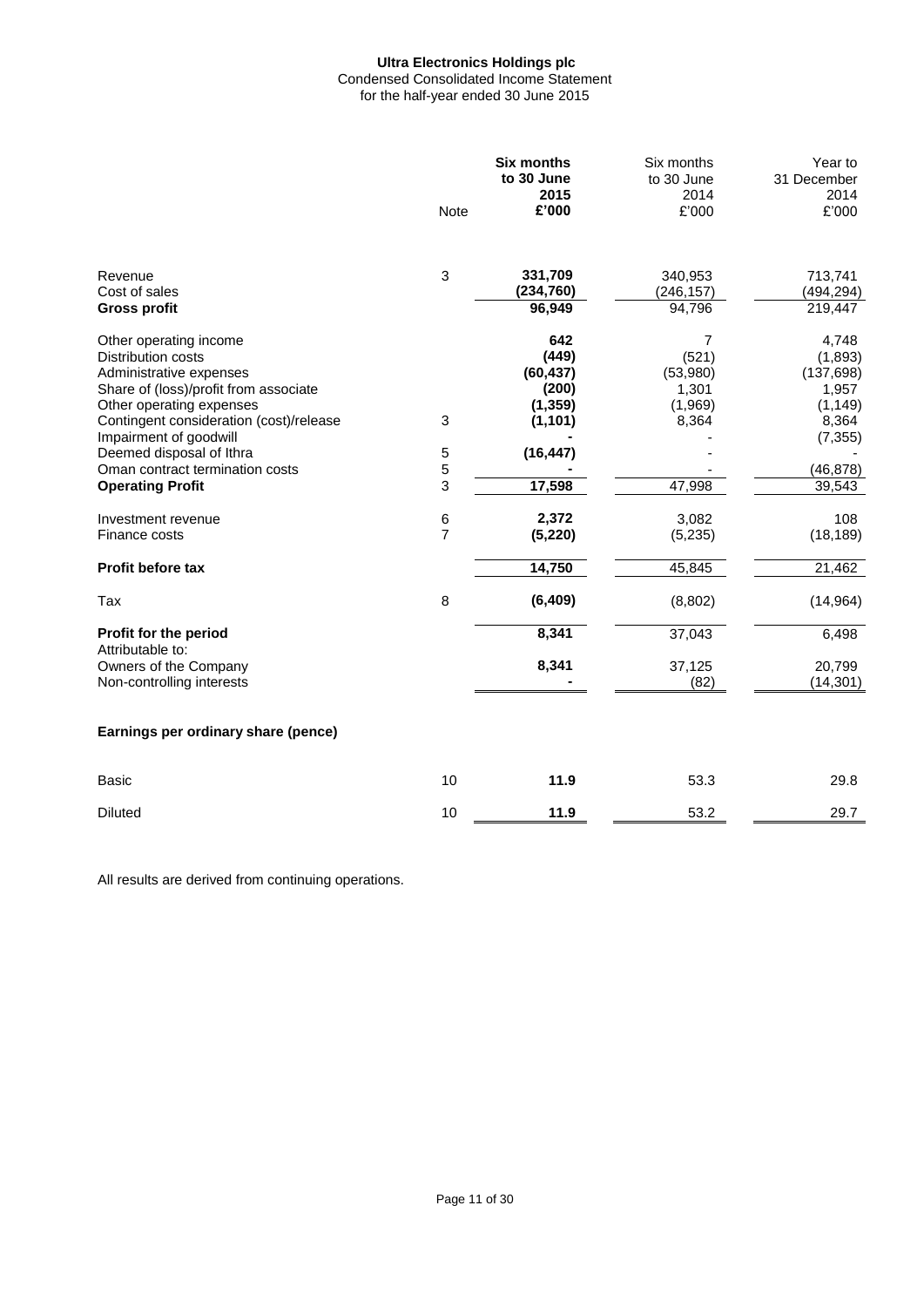Condensed Consolidated Statement of Comprehensive Income

for the half-year ended 30 June 2015

|                                                                                                                 | <b>Six months</b><br>to 30 June<br>2015<br>£'000 | Six months<br>to 30 June<br>2014<br>£'000 | Year to<br>31 December<br>2014<br>£'000 |
|-----------------------------------------------------------------------------------------------------------------|--------------------------------------------------|-------------------------------------------|-----------------------------------------|
| Profit for the period                                                                                           | 8,341                                            | 37,043                                    | 6,498                                   |
| Items that will not be reclassified to profit or loss:                                                          |                                                  |                                           |                                         |
| Actuarial loss on defined benefit pension schemes                                                               |                                                  |                                           | (5,704)                                 |
| Tax relating to items that will not be reclassified                                                             |                                                  |                                           | 1,299                                   |
| Total items that will not be reclassified to profit or loss                                                     |                                                  |                                           | (4, 405)                                |
| Items that may be reclassified to profit or loss:                                                               |                                                  |                                           |                                         |
| Exchange differences on translation of foreign operations<br>Reclassification of exchange differences on deemed | (10,001)                                         | (7, 162)                                  | 10,974                                  |
| disposal of Ithra                                                                                               | 2,696                                            |                                           |                                         |
| Gain/(loss) on net investment hedges                                                                            | 592                                              | 2,078                                     | (4, 161)                                |
| Tax relating to items that may be reclassified                                                                  |                                                  |                                           | (804)                                   |
| Total items that may be reclassified to profit or loss                                                          | (6, 713)                                         | (5,084)                                   | 6,009                                   |
| Other comprehensive income for the period                                                                       | (6, 713)                                         | (5,084)                                   | 1,604                                   |
| Total comprehensive income for the period<br>Attributable to:                                                   | 1,628                                            | 31,959                                    | 8,102                                   |
| Owners of the Company                                                                                           | 1,756                                            | 32,041                                    | 22,407                                  |
| Non-controlling interests                                                                                       | (128)                                            | (82)                                      | (14, 305)                               |
|                                                                                                                 |                                                  |                                           |                                         |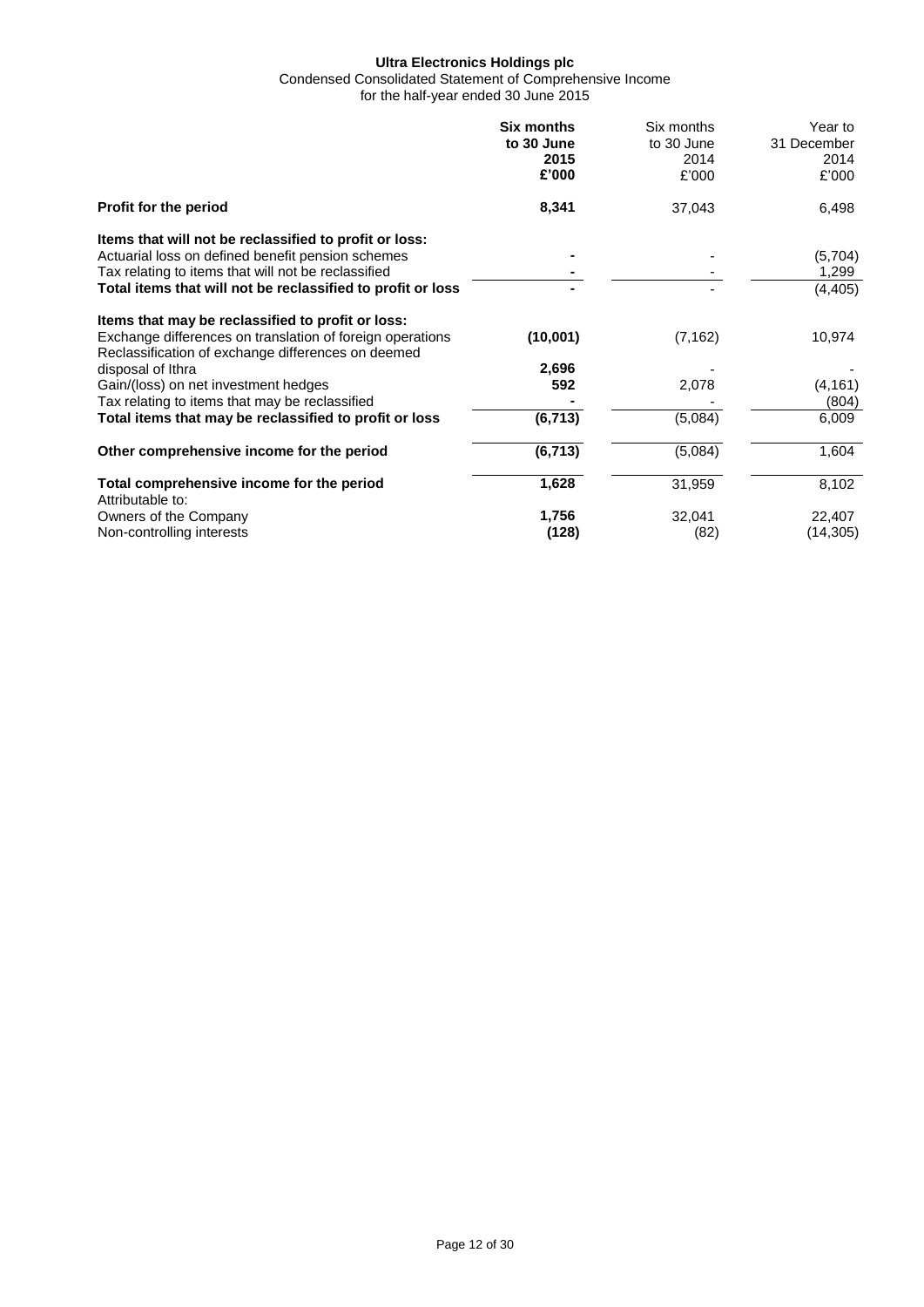Condensed Consolidated Balance Sheet as at 30 June 2015

|                                                    |             |            |            | At 31      |
|----------------------------------------------------|-------------|------------|------------|------------|
|                                                    |             | At 30 June | At 30 June | December   |
|                                                    |             | 2015       | 2014       | 2014       |
|                                                    | <b>Note</b> | £'000      | £'000      | £'000      |
| <b>Non-current assets</b>                          |             |            |            |            |
| Goodwill                                           |             | 295,596    | 318,218    | 298,960    |
| Other intangible assets                            |             | 146,715    | 140,487    | 162,512    |
| Property, plant and equipment                      | 11          | 59,230     | 63,108     | 62,569     |
| Interest in associate                              |             | 7,849      | 8,383      | 8,105      |
| Deferred tax assets                                |             | 6,568      | 7,483      | 4,494      |
| Derivative financial instruments                   | 18          | 2,089      | 4,624      | 1,117      |
| Trade and other receivables                        | 12          | 13,088     |            | 4,694      |
|                                                    |             | 531,135    | 8,064      |            |
|                                                    |             |            | 550,367    | 542,451    |
| <b>Current assets</b>                              |             |            |            |            |
| Inventories                                        |             | 76,108     | 64,417     | 73,745     |
| Trade and other receivables                        | 12          | 160,104    | 233,533    | 190,186    |
| Tax assets                                         |             | 2,250      |            | 1,814      |
| Cash and cash equivalents                          |             | 41,881     | 46,095     | 41,259     |
| Derivative financial instruments                   | 18          | 2,529      | 5,290      | 1,725      |
|                                                    |             | 282,872    | 349,335    | 308,729    |
| <b>Total assets</b>                                | 3           | 814,007    | 899,702    | 851,180    |
|                                                    |             |            |            |            |
| <b>Current liabilities</b>                         |             |            |            |            |
| Trade and other payables                           | 13          | (184, 703) | (255, 935) | (231, 954) |
| <b>Tax liabilities</b>                             |             | (8,903)    | (14, 369)  | (7, 166)   |
| Derivative financial instruments                   | 18          | (1, 815)   | (296)      | (1,920)    |
| Obligations under finance leases                   |             |            | (23)       |            |
| Short-term provisions                              | 14          | (23, 203)  | (8,793)    | (27, 105)  |
|                                                    |             | (218, 624) | (279, 416) | (268, 145) |
| <b>Non-current liabilities</b>                     |             |            |            |            |
| Retirement benefit obligations                     |             | (85, 249)  | (84,030)   | (87, 263)  |
| Other payables                                     | 13          | (6, 589)   | (8, 158)   | (9, 512)   |
| Deferred tax liabilities                           |             | (5, 374)   | (113)      | (6, 192)   |
| Derivative financial instruments                   | 18          | (1, 243)   | (89)       | (1,678)    |
| Obligations under finance leases                   |             |            | (8)        |            |
| <b>Borrowings</b>                                  |             | (191, 797) | (183, 842) | (170, 754) |
| Long-term provisions                               | 14          | (5, 367)   | (9,710)    | (4, 190)   |
|                                                    |             | (295,619)  | (285, 950) | (279, 589) |
| <b>Total liabilities</b>                           | 3           | (514, 243) | (565, 366) | (547, 734) |
|                                                    |             |            |            |            |
| <b>Net assets</b>                                  |             | 299,764    | 334,336    | 303,446    |
| <b>Equity</b>                                      |             |            |            |            |
| Share capital                                      | 15          | 3,503      | 3,493      | 3,498      |
| Share premium account                              |             | 57,695     | 54,686     | 56,131     |
| Own shares                                         |             | (2, 581)   | (2,581)    | (2,581)    |
| Hedging reserve                                    |             | (12, 738)  | (7,091)    | (13, 330)  |
| <b>Translation reserve</b>                         |             | 20,042     | 9,109      | 27,219     |
| Retained earnings                                  |             | 233,843    | 276,151    | 246,132    |
| Total equity attributable to equity holders of the |             |            |            |            |
| parent                                             |             | 299,764    | 333,767    | 317,069    |
| Non-controlling interest                           |             |            | 569        | (13, 623)  |
| <b>Total equity</b>                                |             | 299,764    | 334,336    | 303,446    |
|                                                    |             |            |            |            |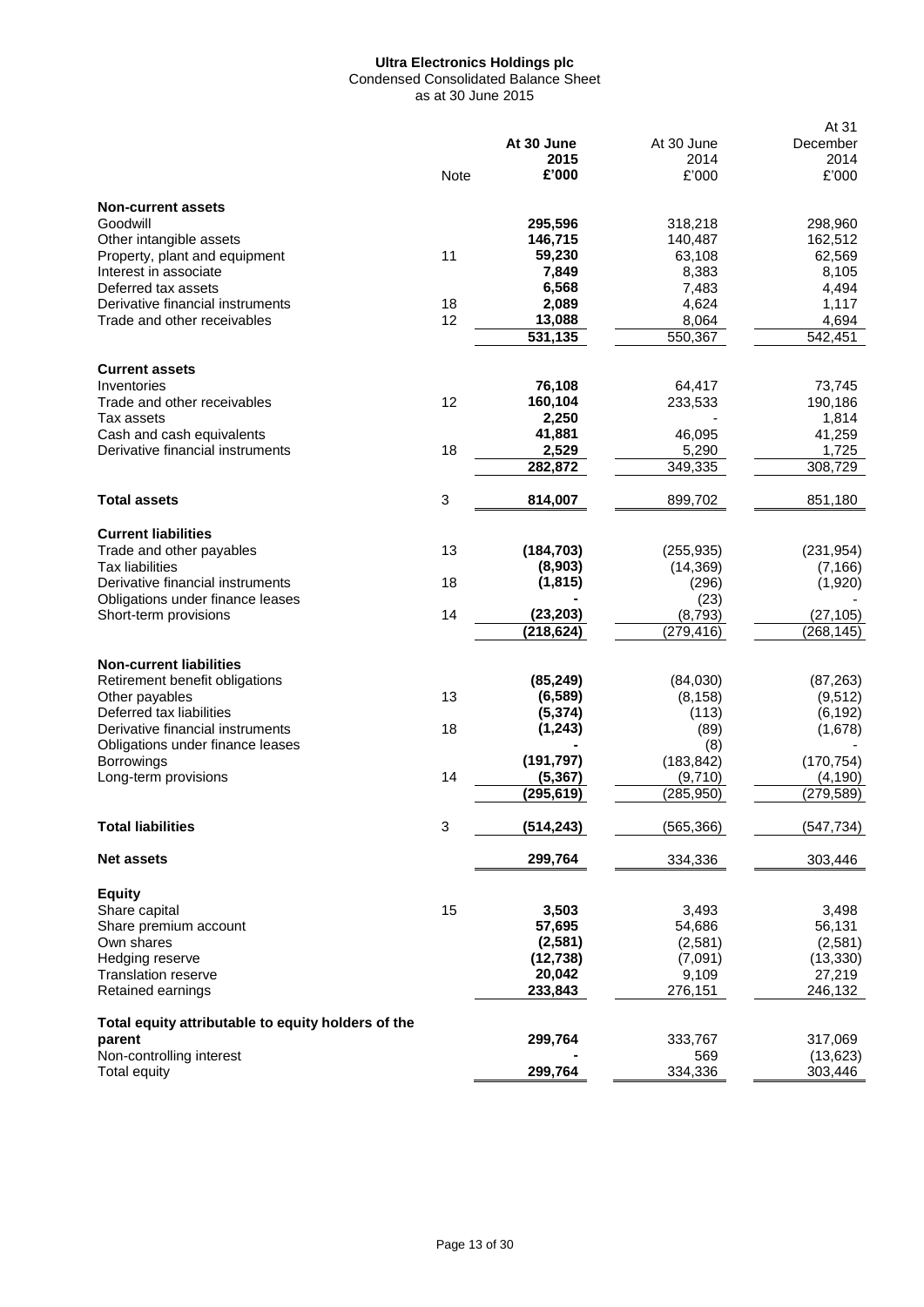Condensed Consolidated Cash Flow Statement for the half-year ended 30 June 2015

|                                                                                                                                                  | <b>Note</b> | <b>Six months</b><br>to 30 June<br>2015<br>£'000 | Six months<br>to 30 June<br>2014<br>£'000   | Year to<br>31 December<br>2014<br>£'000      |
|--------------------------------------------------------------------------------------------------------------------------------------------------|-------------|--------------------------------------------------|---------------------------------------------|----------------------------------------------|
| Net cash inflow from operating activities                                                                                                        | 16          | 7,896                                            | 35,290                                      | 68,717                                       |
| <b>Investing activities</b><br>Interest received<br>Dividends received from equity accounted                                                     |             | 56                                               | 40                                          | 108                                          |
| investments<br>Purchase of property, plant and equipment<br>Proceeds from disposal of property, plant and                                        |             | (1, 975)                                         | (5,057)                                     | 1,619<br>(8, 362)                            |
| equipment<br>Expenditure on product development and other                                                                                        |             |                                                  |                                             | 55                                           |
| intangibles<br>Acquisition of subsidiary undertakings<br>Net cash acquired with subsidiary undertakings<br>Net cash used in investing activities |             | (1, 957)<br>(3,250)<br>(7, 126)                  | (3,822)<br>(109, 802)<br>6,733<br>(111,908) | (9,289)<br>(111, 285)<br>6,737<br>(120, 417) |
| <b>Financing activities</b>                                                                                                                      |             |                                                  |                                             |                                              |
| Issue of share capital<br>Dividends paid<br>Funding from government loans                                                                        |             | 1,569<br>(21, 695)<br>869                        | 781<br>(20, 530)<br>415                     | 2,231<br>(29, 722)<br>687                    |
| Loan syndication costs<br>Repayments of borrowings<br>Proceeds from borrowings<br>Increase in loan to associate                                  |             | (50,000)<br>71,000                               | (45, 979)<br>158,473                        | (1, 495)<br>(68, 331)<br>161,700<br>(1,654)  |
| Repayment of obligations under finance leases<br>Net cash used in financing activities                                                           |             | 1,743                                            | (32)<br>93,128                              | (63)<br>$\overline{6}3,353$                  |
| Net increase in cash and cash equivalents                                                                                                        |             | 2,513                                            | 16,510                                      | 11,653                                       |
| Cash and cash equivalents at beginning of period                                                                                                 |             | 41,259                                           | 30,570                                      | 30,570                                       |
| Effect of foreign exchange rate changes                                                                                                          |             | (1,891)                                          | (985)                                       | (964)                                        |
| Cash and cash equivalents at end of period                                                                                                       |             | 41,881                                           | 46,095                                      | 41,259                                       |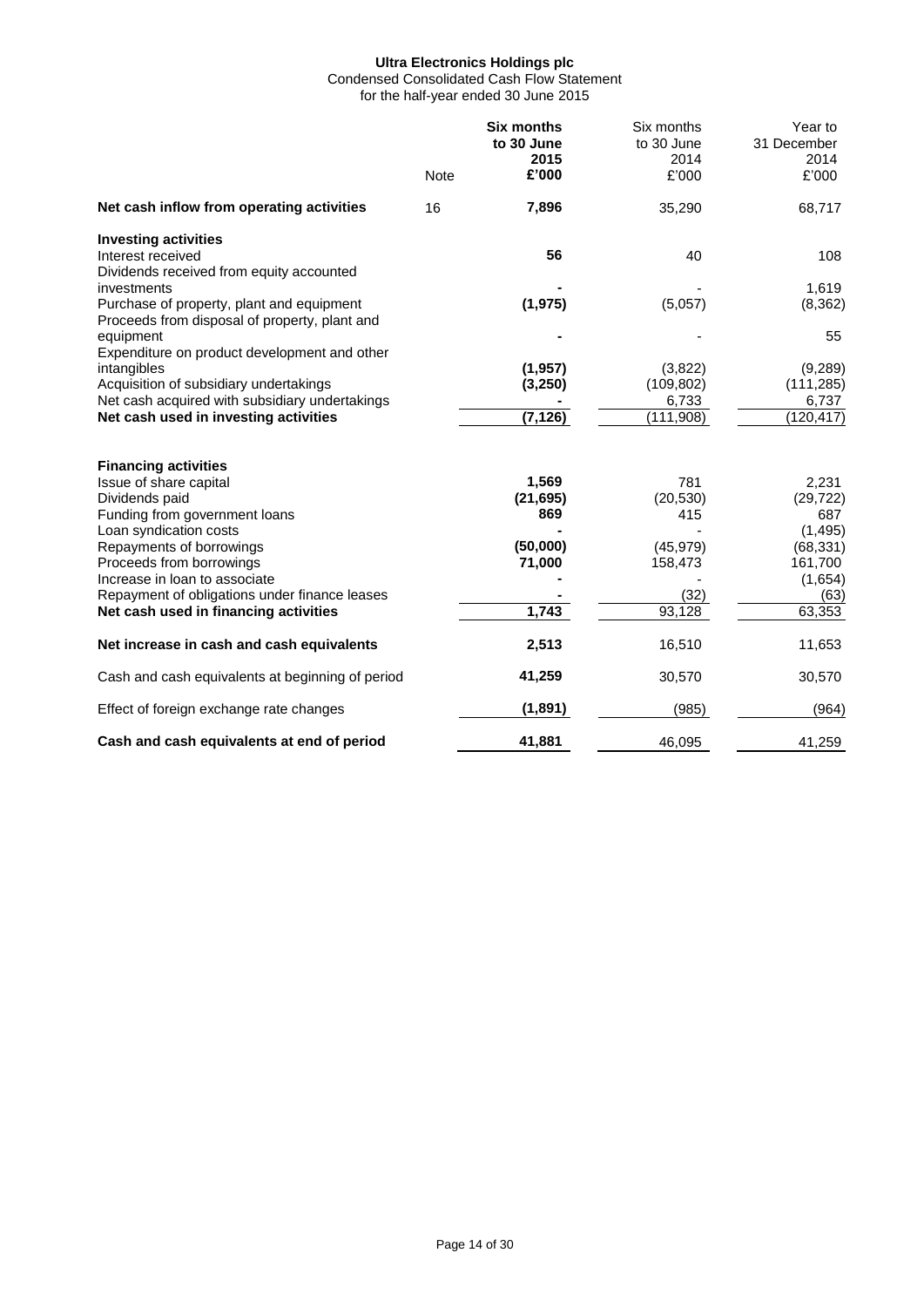## **Ultra Electronics Holdings plc** Condensed Consolidated Statement of Changes in Equity for the half-year ended 30 June 2015

# **Equity attributable to equity holders of the parent**

|                                                             | <b>Share</b><br>capital<br>£'000 | <b>Share</b><br>premium<br>account<br>£'000 | <b>Reserve for</b><br>own shares<br>£'000 | Hedging<br>reserve<br>£'000 | Translation<br>reserve<br>£'000 | <b>Retained</b><br>earnings<br>£'000 | <b>Non</b><br>Controlling<br><b>Interest</b><br>£'000 | <b>Total equity</b><br>£'000 |
|-------------------------------------------------------------|----------------------------------|---------------------------------------------|-------------------------------------------|-----------------------------|---------------------------------|--------------------------------------|-------------------------------------------------------|------------------------------|
| <b>Balance at 1 January 2015</b>                            | 3,498                            | 56,131                                      | (2,581)                                   | (13, 330)                   | 27,219                          | 246,132                              | (13, 623)                                             | 303,446                      |
| Profit for the period<br>Other comprehensive income for the |                                  |                                             |                                           |                             | $\overline{\phantom{0}}$        | 8,341                                | $\overline{\phantom{0}}$                              | 8,341                        |
| period                                                      | $\overline{\phantom{a}}$         | $\sim$                                      | $\sim$                                    | 592                         | (7, 177)                        | $\blacksquare$                       | (128)                                                 | (6, 713)                     |
| Total comprehensive income for the<br>period                | -                                | $\blacksquare$                              | $\blacksquare$                            | 592                         | (7, 177)                        | 8,341                                | (128)                                                 | 1,628                        |
| Deemed disposal of Ithra                                    |                                  |                                             | ۰.                                        | $\overline{\phantom{0}}$    | $\overline{\phantom{0}}$        |                                      | 13,751                                                | 13,751                       |
| Equity-settled employee share schemes                       | 5                                | 1,564                                       | ۰.                                        | $\overline{\phantom{0}}$    | $\sim$                          | 1,065                                |                                                       | 2,634                        |
| Dividend to shareholders                                    |                                  |                                             | $\overline{\phantom{a}}$                  | $\overline{\phantom{0}}$    | $\sim$                          | (21, 695)                            | ٠                                                     | (21, 695)                    |
| Balance at 30 June 2015                                     | 3,503                            | 57,695                                      | (2,581)                                   | (12, 738)                   | 20,042                          | 233,843                              |                                                       | 299,764                      |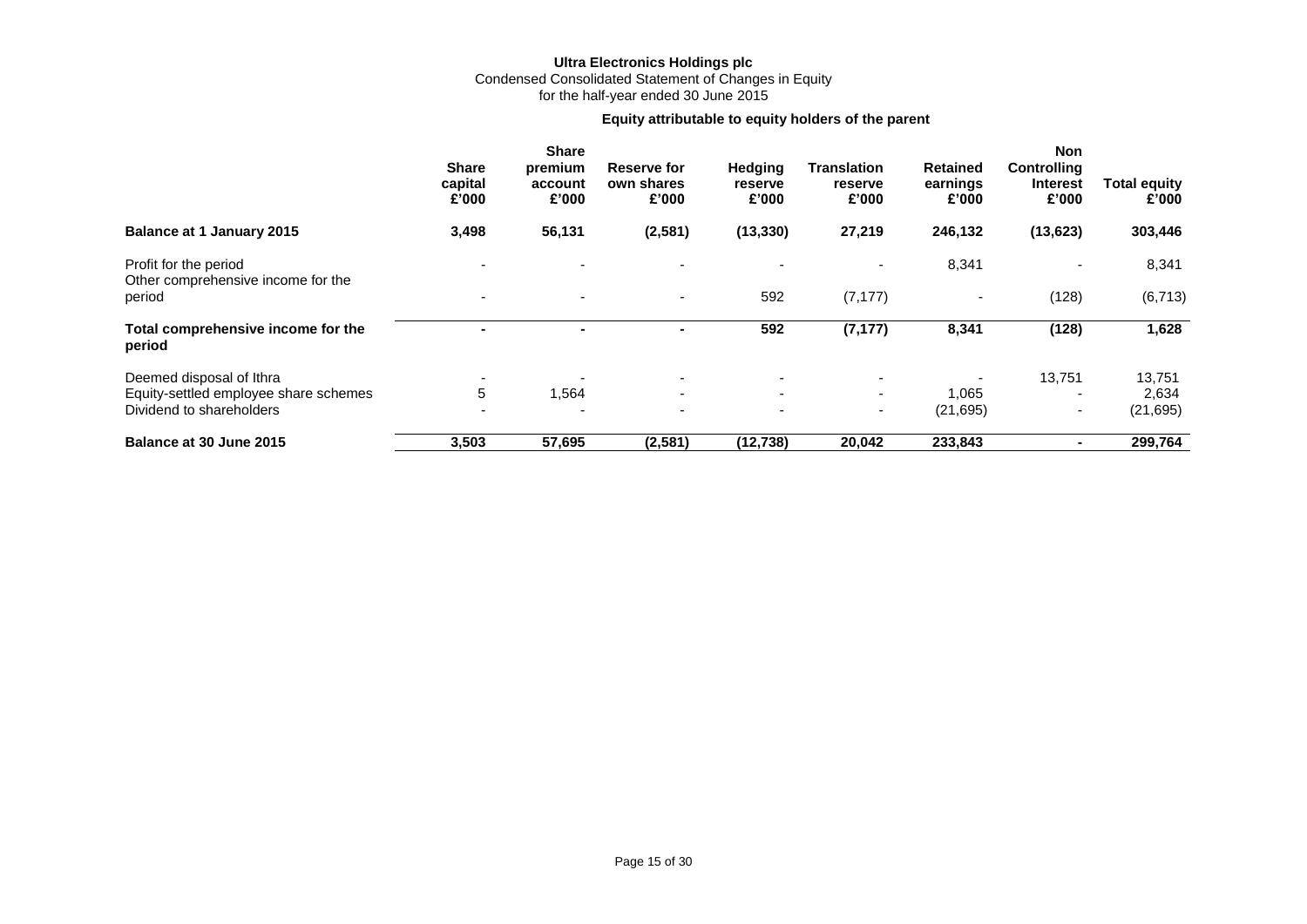# **Ultra Electronics Holdings plc** Condensed Consolidated Statement of Changes in Equity (continued)

for the half-year ended 30 June 2014

# **Equity attributable to equity holders of the parent**

|                                                             | <b>Share</b><br>capital<br>£'000 | <b>Share</b><br>premium<br>account<br>£'000 | Reserve for<br>own shares<br>£'000 | Hedging<br>reserve<br>£'000 | <b>Translation</b><br>reserve<br>£'000 | <b>Retained</b><br>earnings<br>£'000 | <b>Non</b><br>Controlling<br><b>Interest</b><br>£'000 | <b>Total equity</b><br>£'000 |
|-------------------------------------------------------------|----------------------------------|---------------------------------------------|------------------------------------|-----------------------------|----------------------------------------|--------------------------------------|-------------------------------------------------------|------------------------------|
| <b>Balance at 1 January 2014</b>                            | 3,490                            | 53,908                                      | (2, 581)                           | (9, 169)                    | 16,240                                 | 258,609                              | 682                                                   | 321,179                      |
| Profit for the period<br>Other comprehensive income for the | $\overline{\phantom{0}}$         | $\overline{\phantom{0}}$                    |                                    |                             | ٠                                      | 37,125                               | (82)                                                  | 37,043                       |
| period                                                      | $\overline{\phantom{0}}$         | $\overline{\phantom{a}}$                    | $\sim$                             | 2,078                       | (7, 131)                               | $\overline{\phantom{a}}$             | (31)                                                  | (5,084)                      |
| Total comprehensive income for the<br>period                |                                  | $\blacksquare$                              | $\blacksquare$                     | 2,078                       | (7, 131)                               | 37,125                               | (113)                                                 | 31,959                       |
| Equity-settled employee share schemes                       | 3                                | 778                                         | $\sim$                             | $\overline{\phantom{0}}$    | ۰.                                     | 947                                  | $\overline{a}$                                        | 1,728                        |
| Dividend to shareholders                                    | $\overline{\phantom{0}}$         | $\overline{\phantom{0}}$                    | $\overline{\phantom{a}}$           | $\overline{\phantom{0}}$    | $\sim$                                 | (20, 530)                            | $\overline{\phantom{a}}$                              | (20, 530)                    |
| Balance at 30 June 2014                                     | 3,493                            | 54,686                                      | (2, 581)                           | (7,091)                     | 9,109                                  | 276,151                              | 569                                                   | 334,336                      |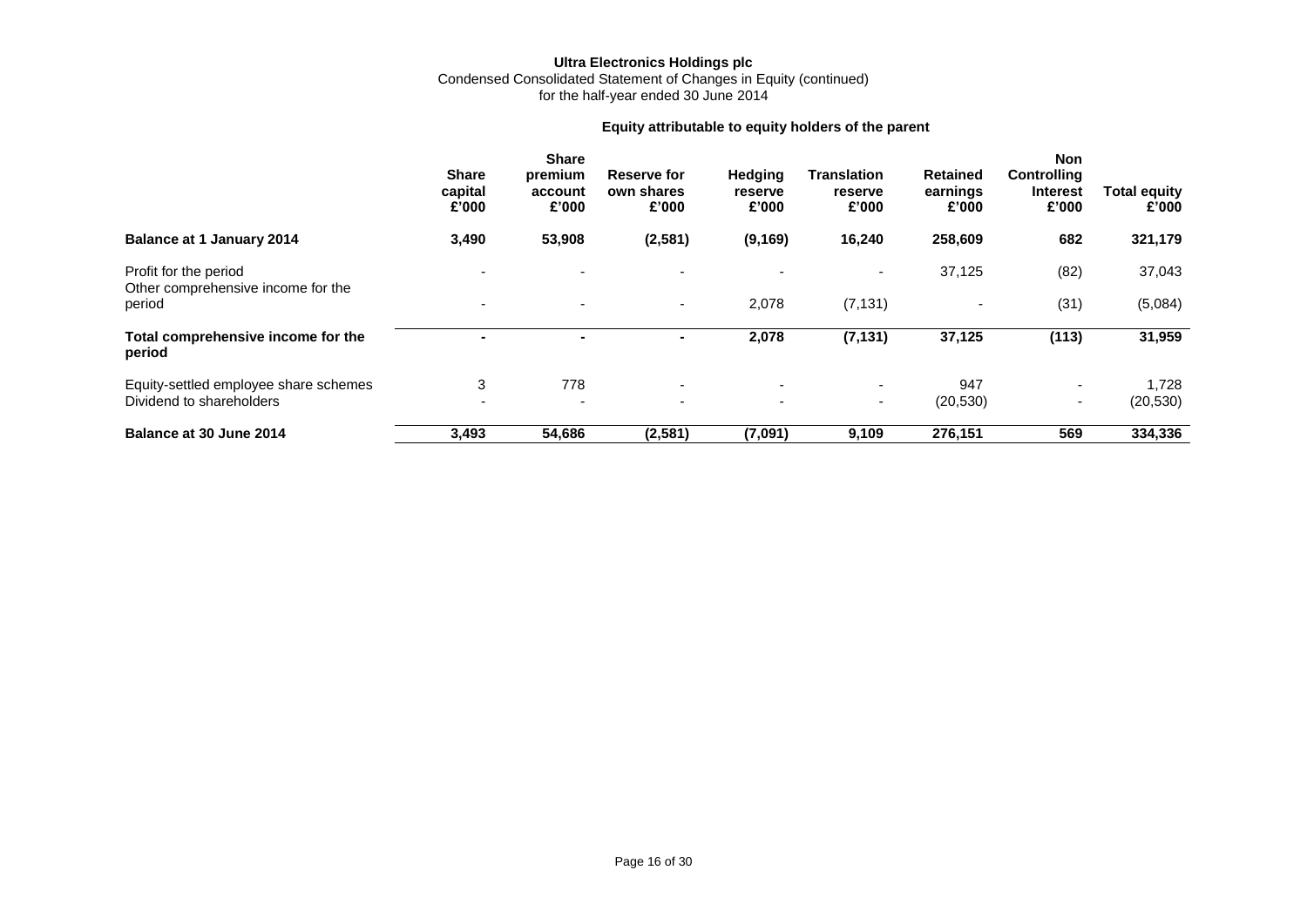## **Ultra Electronics Holdings plc** Condensed Consolidated Statement of Changes in Equity (continued) for the year ended 31 December 2014

# **Equity attributable to equity holders of the parent**

|                                                             | <b>Share</b><br>capital<br>£'000 | <b>Share</b><br>premium<br>account<br>£'000 | <b>Reserve for</b><br>own shares<br>£'000 | <b>Hedging</b><br>reserve<br>£'000 | Translation<br>reserve<br>£'000 | <b>Retained</b><br>earnings<br>£'000 | Non-<br><b>Controlling</b><br><b>Interest</b><br>£'000 | <b>Total equity</b><br>£'000 |
|-------------------------------------------------------------|----------------------------------|---------------------------------------------|-------------------------------------------|------------------------------------|---------------------------------|--------------------------------------|--------------------------------------------------------|------------------------------|
| <b>Balance at 1 January 2014</b>                            | 3,490                            | 53,908                                      | (2, 581)                                  | (9, 169)                           | 16,240                          | 258,609                              | 682                                                    | 321,179                      |
| Profit for the period<br>Other comprehensive income for the |                                  |                                             |                                           |                                    | $\overline{\phantom{0}}$        | 20,799                               | (14, 301)                                              | 6,498                        |
| period                                                      | $\overline{\phantom{a}}$         | $\overline{\phantom{a}}$                    | $\sim$                                    | (4, 161)                           | 10,979                          | (5,210)                              | (4)                                                    | 1,604                        |
| Total comprehensive income for the<br>period                |                                  | $\blacksquare$                              | ۰                                         | (4, 161)                           | 10,979                          | 15,589                               | (14, 305)                                              | 8,102                        |
| Equity-settled employee share schemes                       | 8                                | 2,223                                       | $\overline{\phantom{a}}$                  |                                    | $\sim$                          | 1.783                                | $\sim$                                                 | 4,014                        |
| Dividend to shareholders                                    |                                  |                                             | ۰.                                        | ۰                                  | $\sim$                          | (29, 722)                            | $\overline{\phantom{0}}$                               | (29, 722)                    |
| Tax on share-based payment transactions                     |                                  | $\overline{\phantom{a}}$                    | $\overline{\phantom{a}}$                  | ٠                                  | $\overline{\phantom{a}}$        | (127)                                |                                                        | (127)                        |
| <b>Balance at 31 December 2014</b>                          | 3,498                            | 56,131                                      | (2,581)                                   | (13, 330)                          | 27,219                          | 246,132                              | (13, 623)                                              | 303,446                      |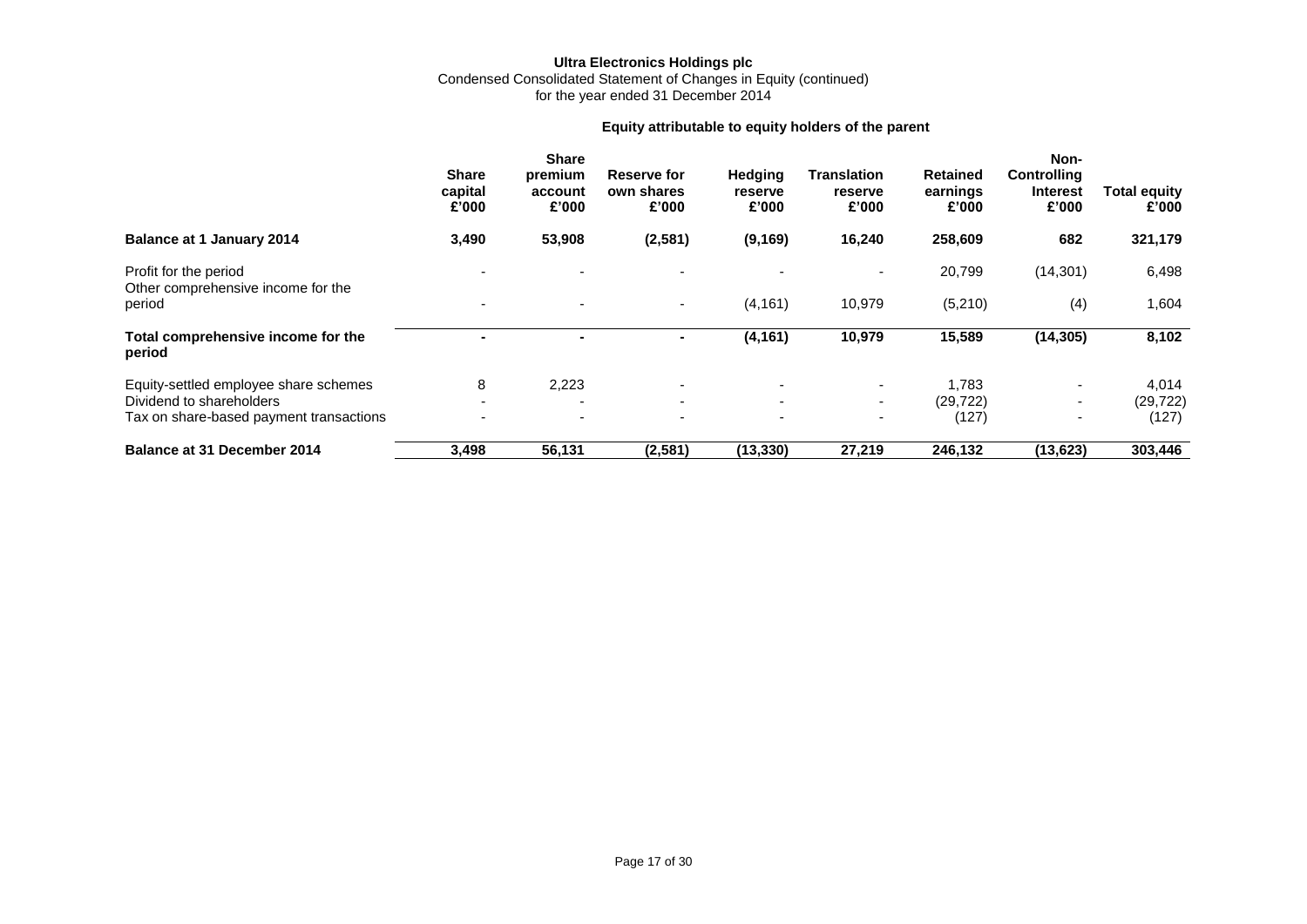## **Ultra Electronics Holdings plc** Notes to the Condensed Consolidated Interim Financial Statements for the half-year ended 30 June 2015

## **1. General information**

The information for the year ended 31 December 2014 does not constitute statutory accounts as defined in section 435 of the Companies Act 2006. A copy of the statutory accounts for that year has been delivered to the Registrar of Companies. The auditor's report on those accounts was not qualified, did not include a reference to any matters to which the auditor drew attention by way of emphasis without qualifying the report and did not contain statements under section 498 (2) or (3) of the Companies Act 2006.

These interim Financial Statements, which were approved by the Board of Directors on 31 July 2015, have not been audited or reviewed by the Auditor.

## **2. Accounting policies**

The annual financial statements of Ultra Electronics Holdings plc are prepared in accordance with International Financial Reporting Standards (IFRS) as adopted by the European Union. The condensed consolidated financial statements included in this half-yearly financial report have been prepared in accordance with the Disclosure and Transparency Rules of the Financial Conduct Authority and with International Accounting Standard 34 'Interim Financial Reporting' as adopted by the European Union.

The same accounting policies, presentation and methods of computation are followed in the condensed set of financial statements as applied in the Group's latest annual audited financial statements, except as described below.

The following Standards and interpretations were adopted as at 1 January 2015:

Annual Improvements to IFRSs: 2011-2013 Cycle

The implementation of these standards has not impacted the Group's financial position or performance.

## **3. Segment information**

|                            |                 | Six months to 30 June 2015 |           |          | Six months to 30 June 2014 |          |
|----------------------------|-----------------|----------------------------|-----------|----------|----------------------------|----------|
|                            | <b>External</b> | <b>Internal</b>            |           | External | Internal                   |          |
|                            | revenue         | revenue                    | Total     | revenue  | revenue                    | Total    |
|                            | £'000           | £'000                      | £'000     | £'000    | £'000                      | £'000    |
| Revenue                    |                 |                            |           |          |                            |          |
| Aerospace & Infrastructure | 86.061          | 4.132                      | 90.193    | 98.137   | 6.774                      | 104.911  |
| Communications & Security  | 103,238         | 725                        | 103.963   | 98.416   | 2.245                      | 100,661  |
| Maritime & Land            | 142.410         | 9.181                      | 151.591   | 144,400  | 8.014                      | 152.414  |
| Eliminations               |                 | (14,038)                   | (14, 038) |          | (17,033)                   | (17,033) |
| Consolidated revenue       | 331,709         | ۰                          | 331.709   | 340.953  |                            | 340,953  |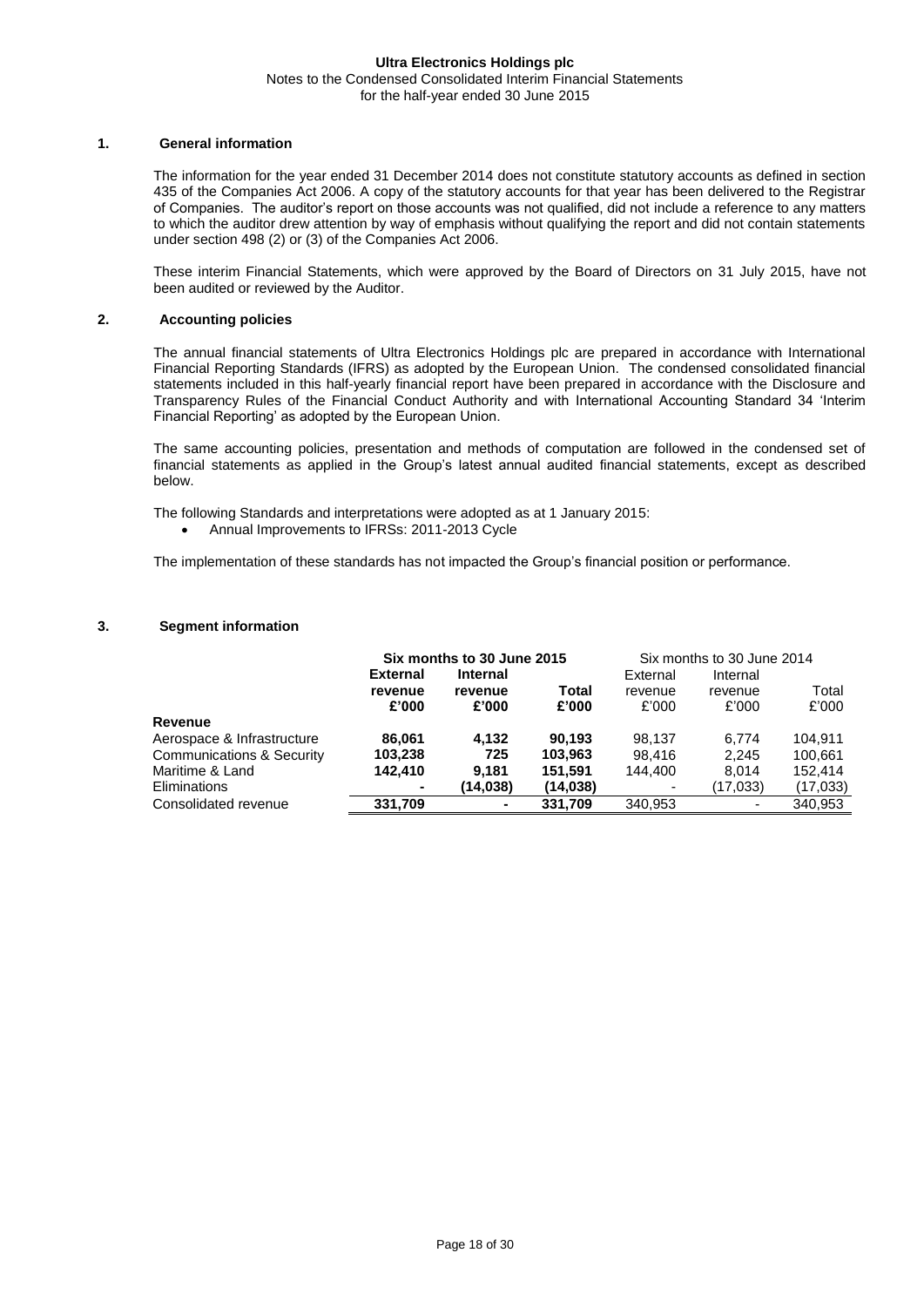Notes to the Condensed Consolidated Interim Financial Statements

for the half-year ended 30 June 2015

## **3. Segment information** (continued)

|                                                                                                                                                           |                                                  |                                                        |                                              | Six months to<br>30 June 2015                                         |
|-----------------------------------------------------------------------------------------------------------------------------------------------------------|--------------------------------------------------|--------------------------------------------------------|----------------------------------------------|-----------------------------------------------------------------------|
| Underlying operating profit                                                                                                                               | Aerospace &<br>Infrastructure<br>£'000<br>12,924 | <b>Communications</b><br>& Security<br>£'000<br>14,188 | <b>Maritime</b><br>& Land<br>£'000<br>23,288 | Total<br>£'000<br>50,400                                              |
| Amortisation of intangibles arising on<br>acquisition<br>Deemed disposal of Ithra<br>Adjustments to deferred consideration                                | (2,071)<br>(16, 447)                             | (7, 121)                                               | (4, 547)                                     | (13, 739)<br>(16, 447)                                                |
| net of acquisition related costs<br><b>Operating profit/(loss)</b><br>Investment revenue<br>Finance costs<br>Profit before tax<br>Tax<br>Profit after tax | (5)<br>(5, 599)                                  | (2,611)<br>4,456                                       | 18,741                                       | (2,616)<br>17,598<br>2,372<br>(5, 220)<br>14,750<br>(6, 409)<br>8,341 |

## **Six months to 30 June 2014**

| Underlying operating profit<br>15.215<br>13.349<br>24.443<br>53,007<br>Amortisation of intangibles arising on<br>(1,909)<br>(6,918)<br>(3,379)<br>(12, 206)<br>acquisition<br>Adjustments to deferred consideration<br>net of acquisition related costs ^<br>(145)<br>7.629<br>(287)<br>7,197<br><b>Operating profit</b><br>13,161<br>14,060<br>20.777<br>47,998<br>3,082<br>Investment revenue<br>(5,235)<br>Finance costs<br>Profit before tax<br>45,845<br>(8,802)<br>Tax |                  | <b>Infrastructure</b><br>£'000 | Aerospace & Communications<br>& Security<br>£'000 | <b>Maritime</b><br>& Land<br>£'000 | * as restated<br>Total<br>£'000 |
|------------------------------------------------------------------------------------------------------------------------------------------------------------------------------------------------------------------------------------------------------------------------------------------------------------------------------------------------------------------------------------------------------------------------------------------------------------------------------|------------------|--------------------------------|---------------------------------------------------|------------------------------------|---------------------------------|
|                                                                                                                                                                                                                                                                                                                                                                                                                                                                              |                  |                                |                                                   |                                    |                                 |
|                                                                                                                                                                                                                                                                                                                                                                                                                                                                              |                  |                                |                                                   |                                    |                                 |
|                                                                                                                                                                                                                                                                                                                                                                                                                                                                              |                  |                                |                                                   |                                    |                                 |
|                                                                                                                                                                                                                                                                                                                                                                                                                                                                              |                  |                                |                                                   |                                    |                                 |
|                                                                                                                                                                                                                                                                                                                                                                                                                                                                              |                  |                                |                                                   |                                    |                                 |
|                                                                                                                                                                                                                                                                                                                                                                                                                                                                              |                  |                                |                                                   |                                    |                                 |
|                                                                                                                                                                                                                                                                                                                                                                                                                                                                              |                  |                                |                                                   |                                    |                                 |
|                                                                                                                                                                                                                                                                                                                                                                                                                                                                              |                  |                                |                                                   |                                    |                                 |
|                                                                                                                                                                                                                                                                                                                                                                                                                                                                              | Profit after tax |                                |                                                   |                                    | 37,043                          |

^ A provision of £8,364,000 was released in 2014 relating to the GigaSat earn-out agreement for which the final 2014 target was not met. GigaSat is in the Communications & Security division.

|                                                                       |                                               |                                              |                                    | Year to 31<br><b>December</b><br>2014 |
|-----------------------------------------------------------------------|-----------------------------------------------|----------------------------------------------|------------------------------------|---------------------------------------|
|                                                                       | Aerospace &<br><b>Infrastructure</b><br>£'000 | <b>Communications</b><br>& Security<br>£'000 | <b>Maritime</b><br>& Land<br>£'000 | * as restated<br>Total<br>£'000       |
| Underlying operating profit<br>Amortisation of intangibles arising on | 29,593                                        | 37,017                                       | 51,456                             | 118,066                               |
| acquisition<br>Adjustments to deferred consideration                  | (3,901)                                       | (17,209)                                     | (7,681)                            | (28, 791)                             |
| net of acquisition costs ^                                            | (406)                                         | 5,293                                        | (386)                              | 4,501                                 |
| Oman contract termination costs                                       | (46, 878)                                     |                                              |                                    | (46, 878)                             |
| Impairment of goodwill                                                | (7, 355)                                      |                                              |                                    | (7, 355)                              |
| Operating profit/(loss)<br>Investment revenue                         | (28, 947)                                     | 25,101                                       | 43,389                             | 39,543<br>108                         |
| Finance costs                                                         |                                               |                                              |                                    | (18, 189)                             |
| Profit before tax                                                     |                                               |                                              |                                    | 21,462                                |
| Tax                                                                   |                                               |                                              |                                    | (14,964)                              |
| Profit after tax                                                      |                                               |                                              |                                    | 6,498                                 |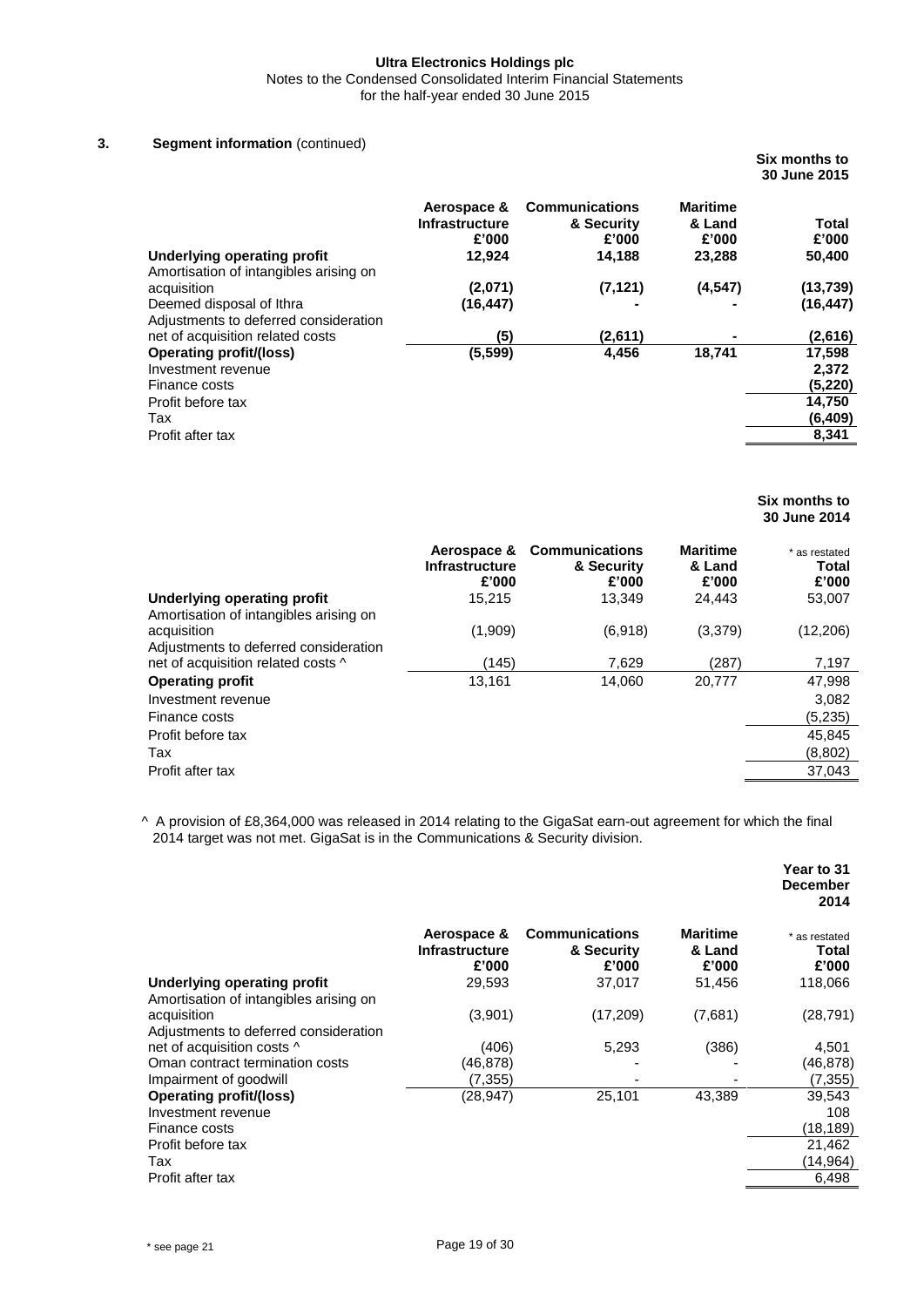Notes to the Condensed Consolidated Interim Financial Statements for the half-year ended 30 June 2015

# **3. Segment information** (continued)

|                                      |            |               | At 31         |
|--------------------------------------|------------|---------------|---------------|
|                                      | At 30 June | At 30 June    | December      |
|                                      | 2015       | 2014          | 2014          |
|                                      |            | * as restated | * as restated |
|                                      | £'000      | £'000         | £'000         |
| Total assets by segment              |            |               |               |
| Aerospace & Infrastructure           | 221,550    | 282,972       | 241.927       |
| <b>Communications &amp; Security</b> | 294,544    | 310,803       | 320,390       |
| Maritime & Land                      | 242,596    | 242,435       | 238,454       |
|                                      | 758,690    | 836,210       | 800,771       |
| Unallocated                          | 55,317     | 63,492        | 50,409        |
| <b>Total assets</b>                  | 814,007    | 899,702       | 851,180       |

Unallocated assets represent deferred tax assets, derivatives at fair value and cash and cash equivalents.

|                                      |            |               | At 31         |
|--------------------------------------|------------|---------------|---------------|
|                                      | At 30 June | At 30 June    | December      |
|                                      | 2015       | 2014          | 2014          |
|                                      |            | * as restated | * as restated |
|                                      | £'000      | £'000         | £'000         |
| <b>Total liabilities by segment</b>  |            |               |               |
| Aerospace & Infrastructure           | 72,981     | 100,392       | 99,464        |
| <b>Communications &amp; Security</b> | 71,176     | 97,450        | 81,591        |
| Maritime & Land                      | 81,648     | 89,287        | 97,434        |
|                                      | 225,805    | 287.129       | 278,489       |
| Unallocated                          | 288,438    | 278,237       | 269,245       |
| <b>Total liabilities</b>             | 514,243    | 565,366       | 547,734       |

Unallocated liabilities represent derivatives at fair value, tax payables, deferred tax liabilities, retirement benefit obligations, bank loans and loan notes.

|                                     | <b>Six months</b><br>to 30 June<br>2015<br>£'000 | Six months<br>to 30 June<br>2014<br>£'000 | Year to<br>31 December<br>2014<br>£'000 |
|-------------------------------------|--------------------------------------------------|-------------------------------------------|-----------------------------------------|
| Revenue by geographical destination |                                                  |                                           |                                         |
| United Kingdom                      | 101,609                                          | 110.604                                   | 227,419                                 |
| <b>Continental Europe</b>           | 34,986                                           | 25,889                                    | 70.186                                  |
| Canada                              | 7.468                                            | 7.169                                     | 15,051                                  |
| <b>USA</b>                          | 137,094                                          | 139,298                                   | 296,736                                 |
| <b>Rest of World</b>                | 50,552                                           | 57,993                                    | 104,349                                 |
|                                     | 331,709                                          | 340,953                                   | 713.741                                 |

#### **\*** Reporting segment restatement

During the period the Group amended its internal organisation to better reflect the markets that the Group addresses so that business groupings better reflect its capabilities, evolving product offerings and market facing segments. As a result of this change the Group has re-assessed its reporting segments under IFRS 8. Whereas previously results were reported as Aircraft & Vehicle Systems, Information & Power Systems and Tactical & Sonar Systems they will now be reported as Aerospace & Infrastructure, Communication & Security and Maritime & Land. Prior period comparatives have been restated as indicated. Pro-forma results have also been presented under the former divisional format and can be found in the appendix on page 30.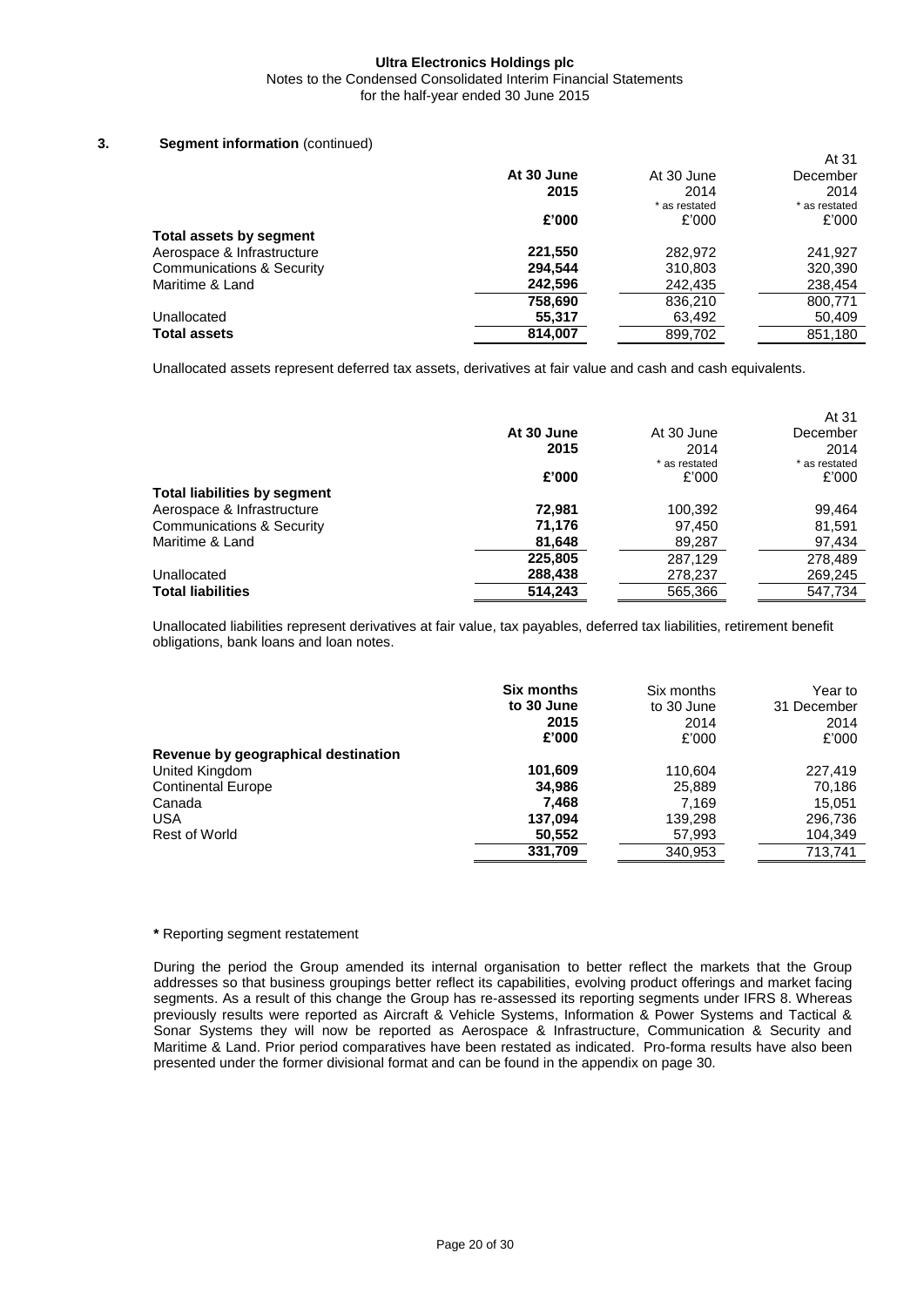# **4. Additional performance measures**

To present the underlying profitability of the Group on a consistent basis year-on-year, additional performance indicators have been used. These are calculated as follows:

|                                                      | <b>Six months</b> | Six months | Year to     |
|------------------------------------------------------|-------------------|------------|-------------|
|                                                      | to 30 June        | to 30 June | 31 December |
|                                                      | 2015              | 2014       | 2014        |
|                                                      | £'000             | £'000      | £'000       |
| <b>Operating profit</b>                              | 17,598            | 47,998     | 39,543      |
| Amortisation of intangibles arising on acquisition   | 13,739            | 12,206     | 28,791      |
| Impairment of goodwill                               |                   |            | 7,355       |
| Adjustments to contingent consideration net of       |                   |            |             |
| acquisition related costs                            | 2,616             | (7, 197)   | (4,501)     |
| Deemed disposal of Ithra                             | 16,447            |            |             |
| Oman contract termination costs                      |                   |            | 46,878      |
| <b>Underlying operating profit</b>                   | 50,400            | 53,007     | 118,066     |
| <b>Profit before tax</b>                             | 14,750            | 45,845     | 21,462      |
| Amortisation of intangibles arising on acquisition   | 13,739            | 12,206     | 28,791      |
| Impairment of goodwill                               |                   |            | 7,355       |
| Adjustments to contingent consideration net of       |                   |            |             |
| acquisition related costs                            | 2,616             | (7, 197)   | (4,501)     |
| Unwinding of discount on provisions                  | 315               | 799        | 1,172       |
| (Profit)/loss on fair value movements on derivatives | (2, 316)          | (3,042)    | 7,243       |
| Net interest charge on defined benefit pensions      | 1,800             | 1,901      | 3,634       |
| Deemed disposal of Ithra                             | 16,447            |            |             |
| Oman contract termination costs                      |                   |            | 46,878      |
| Underlying profit before tax                         | 47,351            | 50,512     | 112,034     |
| Cash generated by operations (see note 16)           | 19,151            | 50,255     | 96,067      |
| Purchase of property, plant and equipment            | (1, 975)          | (5,057)    | (8, 362)    |
| Proceeds on disposal of property, plant and          |                   |            |             |
| equipment                                            |                   |            | 55          |
| Expenditure on product development and other         |                   |            |             |
| intangibles                                          | (1, 957)          | (3,822)    | (9,289)     |
| Dividend from equity accounted investment            |                   |            | 1,619       |
| Acquisition related payments                         | 599               | 1,008      | 2,982       |
| <b>Operating cash flow</b>                           | 15,818            | 42,384     | 83,072      |

The above analysis of the Group's operating results, earnings per share and cash flows, is presented to provide readers with additional performance indicators that are prepared on a non-statutory basis. This presentation is regularly reviewed by management to identify items that are unusual and other items relevant to an understanding of the Group's performance and long-term trends with reference to their materiality and nature. This additional information is not uniformly defined by all Companies and may not be comparable with similarly titled measures and disclosures by other organisations. The non-statutory disclosures should not be viewed in isolation or as an alternative to the equivalent statutory measure. See note 20 for further details.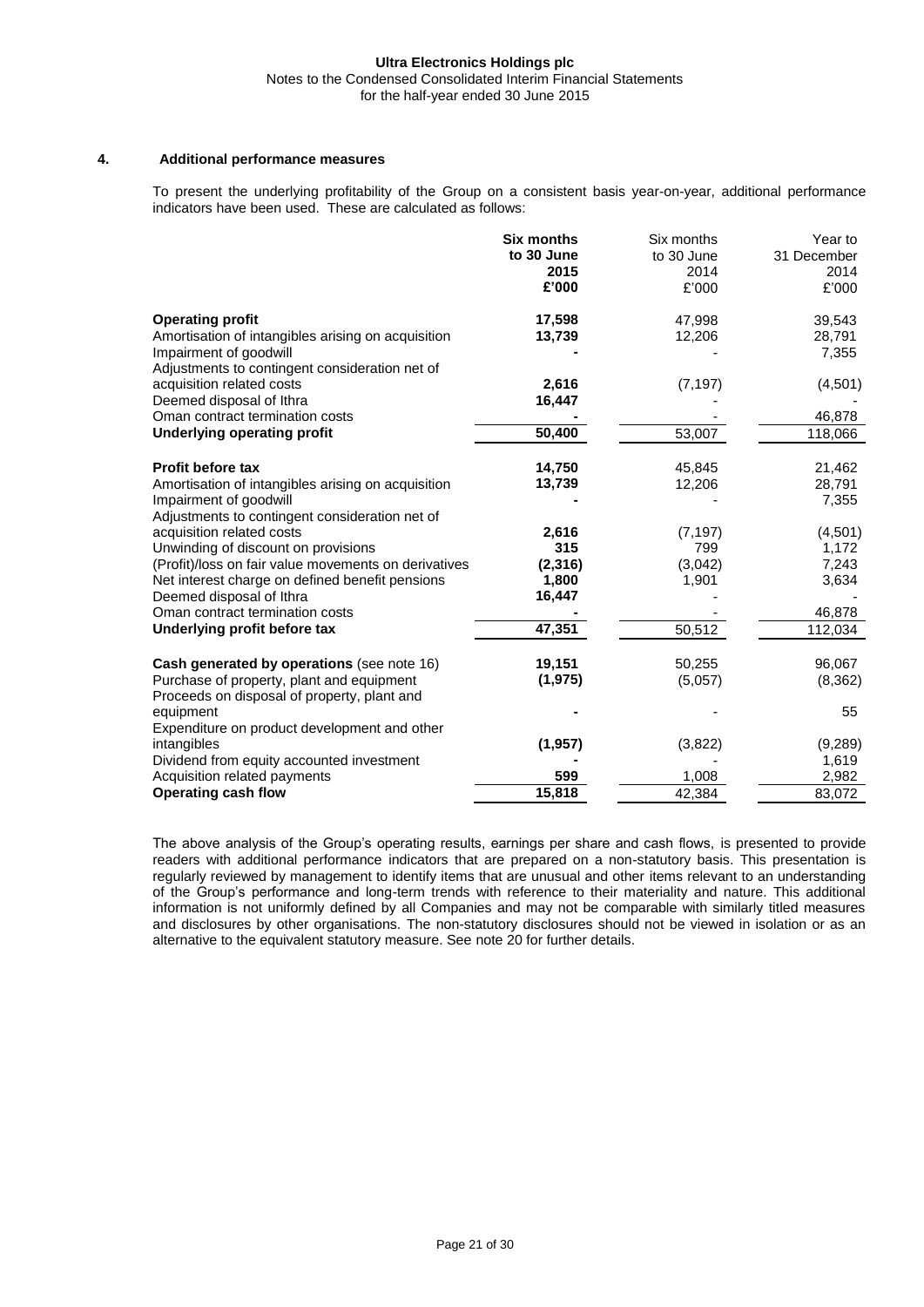## **Ultra Electronics Holdings plc** Notes to the Condensed Consolidated Interim Financial Statements for the half-year ended 30 June 2015

## **5. Deemed disposal of Ithra**

On 4 March 2015, 'Ithra' ("Ultra Electronics in collaboration with Oman Investment Corporation LLC"), the legal entity established with the sole purpose of delivering the Oman Airport IT contract, was placed into voluntary liquidation. A liquidator was appointed and is pursuing claims against the customer on behalf of the interested parties. Ithra, upon liquidation, no longer meets the IFRS 10 criteria for consolidation as a subsidiary of the Group and is, consequently, a deemed disposal as at 4 March 2015.

During 2014 the full expected cost of the Oman contract termination of £46,878,000 was charged to the consolidated income statement and impacted the Group's profit for the year in 2014. The loss attributable to the Oman Investment Corporation ('OIC') non-controlling interest of £14,301,000 was credited to reserves as mandated by IFRS 10 para B94. Upon deemed disposal, the existing non-controlling interest of £13,751,000 is not permitted to be debited back against reserves, even though the cost has already been reflected in full on the face of the 2014 income statement, and is consequently recycled through the income statement, together with £2,696,000 of foreign exchange losses recorded in the translation reserve over the life of the entity. The net charge booked to exceptional Oman termination related costs in the 2015 income statement is as follows:

|                                                                         | <b>Six months</b><br>to 30 June<br>2015<br>£'000 | Six months<br>to 30 June<br>2014<br>£'000 | Year to<br>31 December<br>2014<br>£'000 |
|-------------------------------------------------------------------------|--------------------------------------------------|-------------------------------------------|-----------------------------------------|
| Contract termination provisions<br>Non-controlling interest elimination | ۰<br>13,751                                      |                                           | 46,878                                  |
| Release of translation reserve<br>Oman termination related costs        | 2,696<br>16.447                                  |                                           | 46.878                                  |

#### **6. Investment revenue**

|                                                            | Six months           | Six months           | Year to     |
|------------------------------------------------------------|----------------------|----------------------|-------------|
|                                                            | to 30 June           | to 30 June           | 31 December |
|                                                            | 2015                 | 2014                 | 2014        |
|                                                            | £'000                | £'000                | £'000       |
| <b>Bank interest</b><br>Fair value movement on derivatives | 56<br>2,316<br>2,372 | 40<br>3,042<br>3,082 | 108<br>108  |

## **7. Finance costs**

|                                                                                                        | <b>Six months</b><br>to 30 June<br>2015<br>£'000 | Six months<br>to 30 June<br>2014<br>£'000 | Year to<br>31 December<br>2014<br>£'000 |
|--------------------------------------------------------------------------------------------------------|--------------------------------------------------|-------------------------------------------|-----------------------------------------|
| Amortisation of finance costs of debt<br>Interest payable on bank loans, overdrafts and<br>other loans | 255<br>2.850                                     | 167<br>2.364                              | 662<br>5.478                            |
| Interest payable on finance leases<br>Total borrowing costs                                            | 3,105                                            | 4<br>2,535                                | 6,140                                   |
| Retirement benefit scheme finance cost                                                                 | 1,800                                            | 1.901                                     | 3,634                                   |
| Unwinding of discount on provisions                                                                    | 315                                              | 799                                       | 1,172                                   |
| Fair value movement on derivatives                                                                     |                                                  |                                           | 7,243                                   |
|                                                                                                        | 5,220                                            | 5,235                                     | 18,189                                  |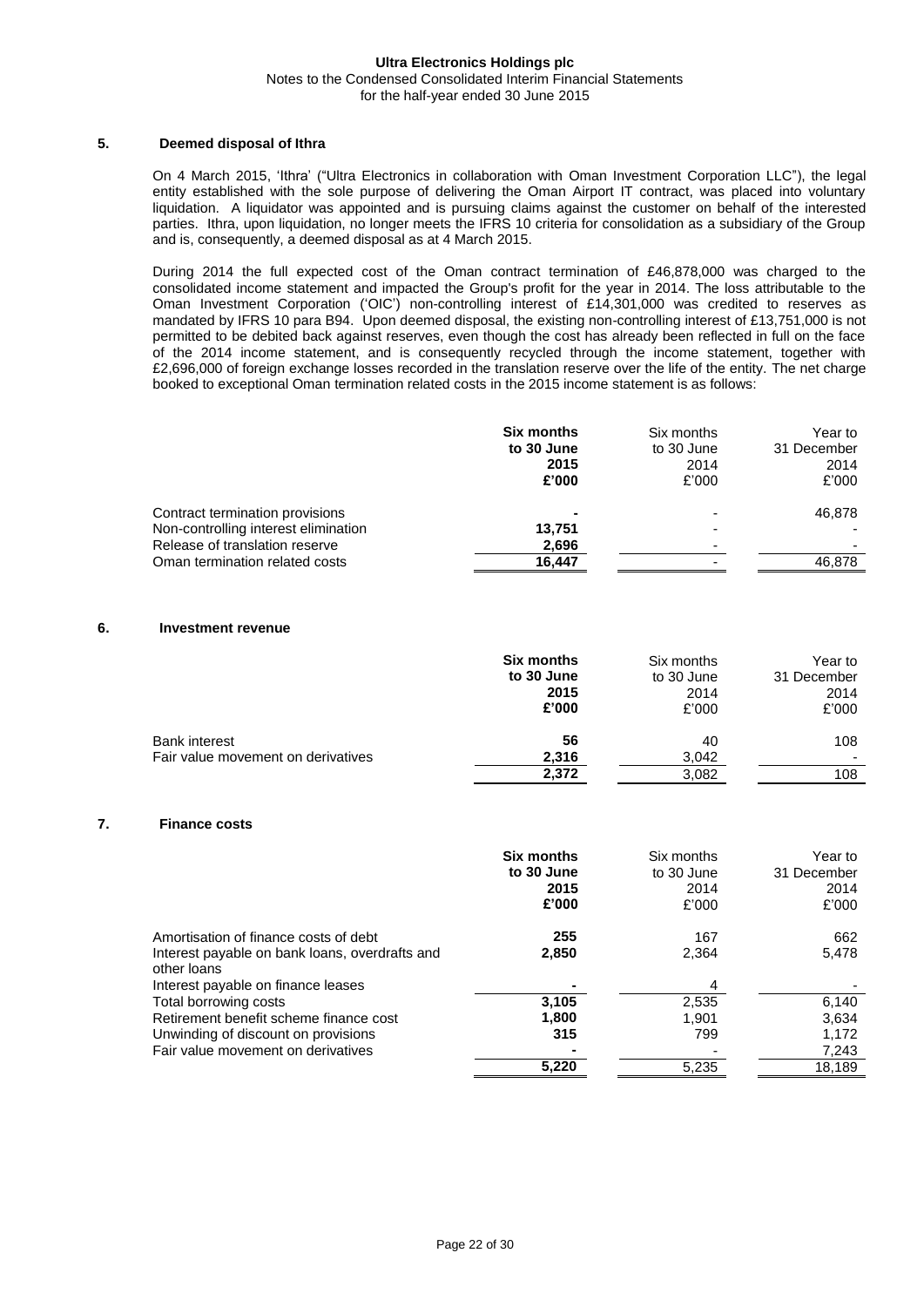## **Ultra Electronics Holdings plc** Notes to the Condensed Consolidated Interim Financial Statements for the half-year ended 30 June 2015

## **8. Tax**

|                    | <b>Six months</b><br>to 30 June<br>2015<br>£'000 | Six months<br>to 30 June<br>2014<br>£'000 | Year to<br>31 December<br>2014<br>£'000 |
|--------------------|--------------------------------------------------|-------------------------------------------|-----------------------------------------|
| <b>Current tax</b> |                                                  |                                           |                                         |
| United Kingdom     | 3,486                                            | 6,602                                     | 8,423                                   |
| Overseas           | 4,565                                            | 2,987                                     | 7,498                                   |
|                    | 8,051                                            | 9,589                                     | 15,921                                  |
| Deferred tax       |                                                  |                                           |                                         |
| United Kingdom     | (1,026)                                          | (792)                                     | (776)                                   |
| Overseas           | (616)                                            | 5                                         | (181)                                   |
|                    | (1,642)                                          | (787)                                     | (957)                                   |
| Total tax charge   | 6,409                                            | 8,802                                     | 14,964                                  |

The main rate of UK corporation tax reduced from 21% to 20% from 1 April 2015. UK deferred tax balances have been calculated at 20% as the rate reduction was enacted before the balance sheet date.

## **9. Ordinary dividends**

|                                                                                                   | <b>Six months</b><br>to 30 June<br>2015<br>£'000 | Six months<br>to 30 June<br>2014<br>£'000 |
|---------------------------------------------------------------------------------------------------|--------------------------------------------------|-------------------------------------------|
| Final dividend for the year ended 31 December 2014 of 31.1p (2013:<br>29.5p) per share            | 21,695                                           | 20,528                                    |
| Proposed interim dividend for the year ended 31 December 2015 of<br>13.8p (2014: 13.2p) per share | 9,636                                            | 9.194                                     |

The interim 2015 dividend of 13.8 pence per share will be paid on 25 September 2015 to shareholders on the register at 28 August 2015. It was approved by the Board after 30 June 2015 and has not been included as a liability at 30 June 2015.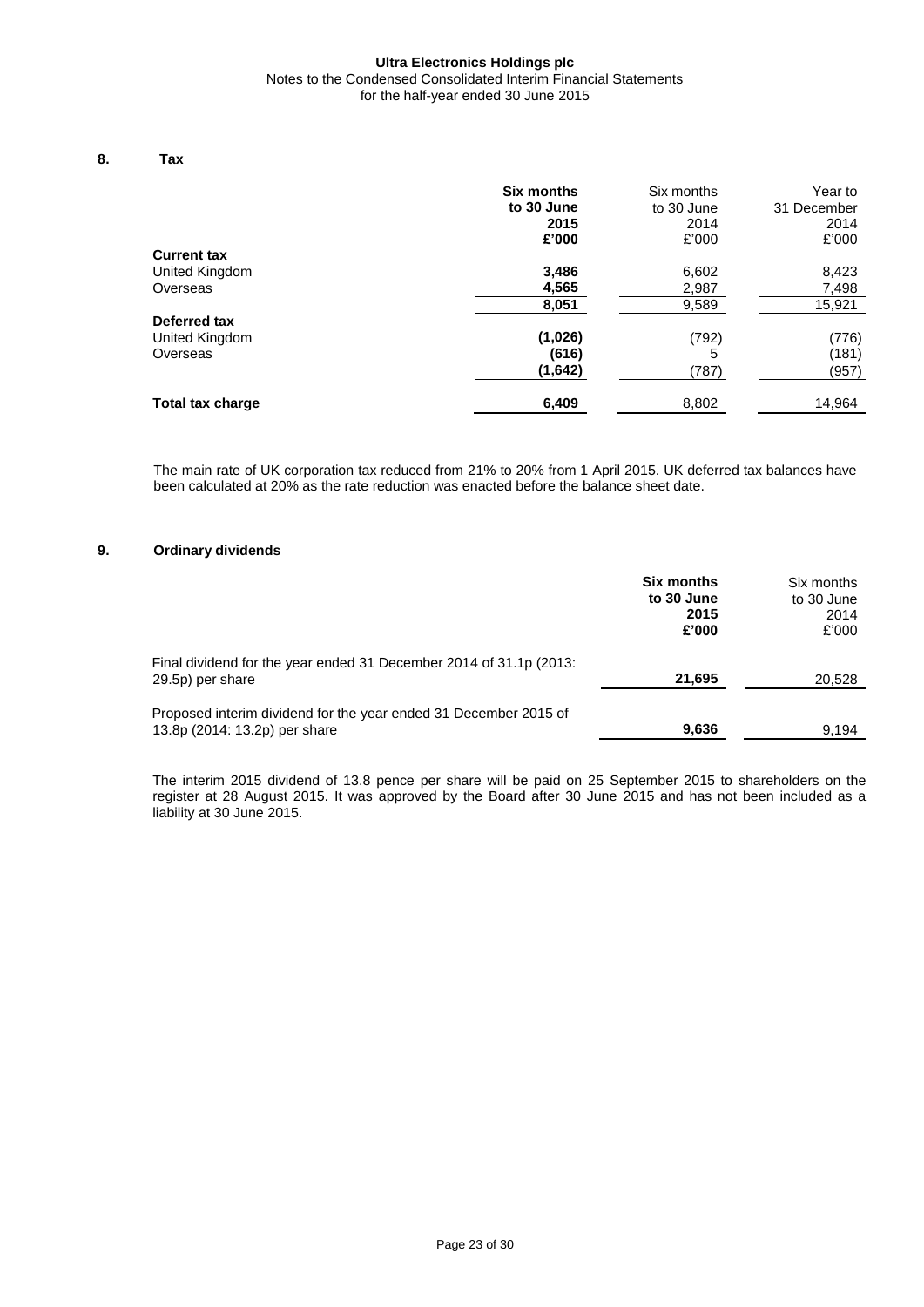Notes to the Condensed Consolidated Interim Financial Statements

for the half-year ended 30 June 2015

## **10. Earnings per share**

|                                | <b>Six months</b><br>to 30 June<br>2015 | Six months<br>to 30 June<br>2014 | Year to<br>31 December<br>2014 |
|--------------------------------|-----------------------------------------|----------------------------------|--------------------------------|
| From continuing operations     | <b>Pence</b>                            | Pence                            | Pence                          |
| Basic underlying (see below)   | 52.2                                    | 55.4                             | 123.1                          |
| Diluted underlying (see below) | 52.2                                    | 55.3                             | 122.8                          |
| Basic                          | 11.9                                    | 53.3                             | 29.8                           |
| <b>Diluted</b>                 | 11.9                                    | 53.2                             | 29.7                           |

The calculation of the basic, underlying and diluted earnings per share is based on the following data:

| <b>Earnings</b>                                                                                  | <b>Six months</b><br>To 30 June<br>2015<br>£'000 | Six months<br>to 30 June<br>2014<br>£'000 | Year to<br>31 December<br>2014<br>£'000 |
|--------------------------------------------------------------------------------------------------|--------------------------------------------------|-------------------------------------------|-----------------------------------------|
| Earnings for the purposes of earnings per share<br>being profit for the period                   | 8,341                                            | 37,125                                    | 20,799                                  |
| <b>Underlying earnings</b>                                                                       |                                                  |                                           |                                         |
| Profit for the period<br>(Profit)/loss on fair value movements on                                | 8,341                                            | 37,125                                    | 20,799                                  |
| derivatives (net of tax)<br>Amortisation of intangibles arising on acquisition                   | (1, 853)                                         | (2, 434)                                  | 5,794                                   |
| (net of tax)                                                                                     | 9,848                                            | 8,793                                     | 20,417                                  |
| Unwinding of discount on provisions                                                              | 251                                              | 799                                       | 1,172                                   |
| Acquisition related costs net of contingent<br>consideration (net of tax)                        | 2,086                                            | (7, 197)                                  | (4,960)                                 |
| Net interest charge on defined benefit pensions                                                  |                                                  |                                           |                                         |
| (net of tax)                                                                                     | 1,436                                            | 1,492                                     | 2,851                                   |
| Impairment of goodwill (net of tax)<br>Oman contract termination costs (net of tax)              |                                                  |                                           | 7,355<br>46,878                         |
| Deemed disposal of Ithra (net of tax)                                                            | 16,447                                           |                                           |                                         |
| Elimination of non-underlying non-controlling<br>interest                                        |                                                  |                                           | (14, 301)                               |
| Earnings for the purposes of underlying earnings<br>per share                                    | 36,556                                           | 38,578                                    | 86,005                                  |
| The weighted average number of shares is given below:                                            |                                                  |                                           |                                         |
|                                                                                                  | Six months                                       | Six months                                | Year to                                 |
|                                                                                                  | to 30 June                                       | to 30 June                                | 31 December                             |
|                                                                                                  | 2015                                             | 2014                                      | 2014                                    |
| Number of shares used for basic earnings per<br>share                                            | 69,979,021                                       | 69,603,845                                | 69,864,755                              |
| Number of shares deemed to be issued at nil<br>consideration following exercise of share options | 93,858                                           | 191,340                                   | 158,862                                 |
| Number of shares used for fully diluted<br>earnings per share                                    | 70,072,879                                       | 69,795,185                                | 70,023,617                              |
|                                                                                                  | <b>Six months</b>                                | Six months                                | Year to                                 |
|                                                                                                  | to 30 June                                       | to 30 June                                | 31 December                             |
|                                                                                                  | 2015                                             | 2014                                      | 2014                                    |
|                                                                                                  | £'000                                            | £'000                                     | £'000                                   |
| Underlying profit before tax                                                                     | 47,351                                           | 50,512                                    | 112,034                                 |
| Taxation charge on underlying profit<br>Non-controlling interest                                 | (10, 795)                                        | (12,016)<br>82                            | (26, 029)                               |
| Underlying profit after tax attributable to equity                                               |                                                  |                                           |                                         |
| shareholders                                                                                     | 36,556                                           | 38,578                                    | 86,005                                  |
| Tax rate applied for the purposes of underlying<br>earnings per share                            | 22.8%                                            | 23.8%                                     | 23.23%                                  |
|                                                                                                  |                                                  |                                           |                                         |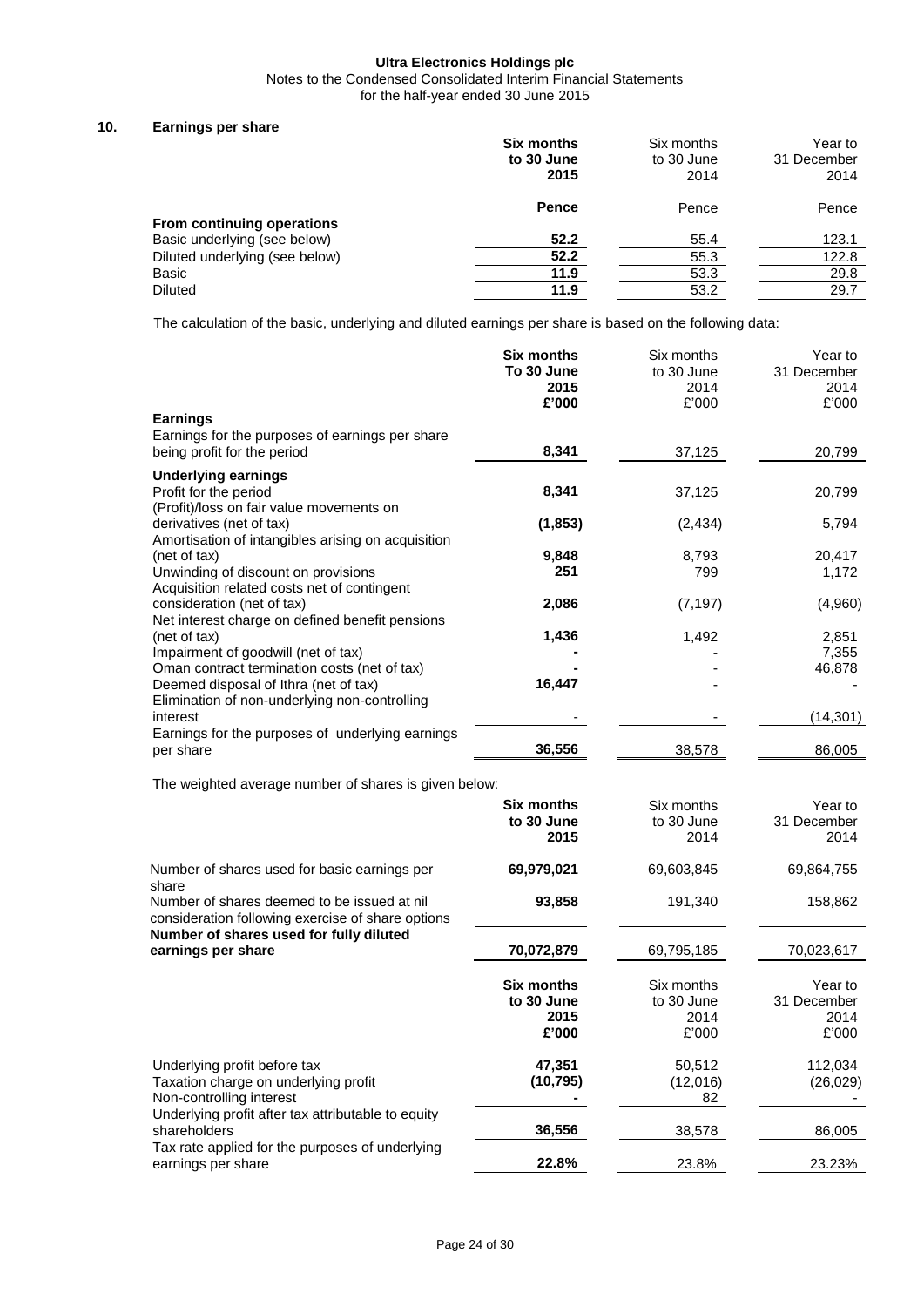Notes to the Condensed Consolidated Interim Financial Statements for the half-year ended 30 June 2015

# **11. Property, plant and equipment**

During the period, the Group spent £2.0m on the acquisition of property, plant and equipment. The Group did not make any significant disposals during the period.

## **12. Trade and other receivables**

|                                     |                |            | AI 31    |
|-------------------------------------|----------------|------------|----------|
|                                     | At 30 June     | At 30 June | December |
| <b>Non-current</b>                  | 2015           | 2014       | 2014     |
|                                     | £'000          | £'000      | £'000    |
| Trade receivables                   | 147            | 5,790      | 7,279    |
| Provision against receivables       | $\blacksquare$ |            | (6,884)  |
| Amounts due from contract customers | 12.941         | 2,274      | 4,299    |
|                                     | 13,088         | 8.064      | 4,694    |

 $4.21$ 

# **Current**

| <b>Current</b>                                                                                                                                                     | At 30 June<br>2015<br>£'000           | At 30 June<br>2014<br>£'000          | At 31<br>December<br>2014<br>£'000     |
|--------------------------------------------------------------------------------------------------------------------------------------------------------------------|---------------------------------------|--------------------------------------|----------------------------------------|
| Trade receivables<br>Provisions against receivables<br>Net trade receivables<br>Amounts due from contract customers<br>Provision against amounts due from contract | 66,779<br>(1,440)<br>65,339<br>71,919 | 72,752<br>(908)<br>71,844<br>124,536 | 92,617<br>(1,043)<br>91.574<br>110,612 |
| customers                                                                                                                                                          |                                       |                                      | (32,249)                               |
| Net amounts due from contract customers                                                                                                                            | 71,919                                | 124,536                              | 78,363                                 |
| Prepayments & other receivables                                                                                                                                    | 22,846                                | 37,153                               | 20,249                                 |
|                                                                                                                                                                    | 160,104                               | 233,533                              | 190.186                                |

## **13. Trade and other payables**

|                                              | At 30 June<br>2015<br>£'000 | At 30 June<br>2014<br>£'000 | At 31<br>December<br>2014<br>£'000 |
|----------------------------------------------|-----------------------------|-----------------------------|------------------------------------|
| Amounts included in current liabilities:     |                             |                             |                                    |
| Trade payables                               | 67,615                      | 89.884                      | 92,855                             |
| Amounts due to contract customers            | 65,930                      | 107.097                     | 69.257                             |
| Other payables                               | 51,158                      | 58,954                      | 69,842                             |
|                                              | 184,703                     | 255,935                     | 231,954                            |
| Amounts included in non-current liabilities: |                             |                             |                                    |
| Amounts due to contract customers            | 844                         |                             | 881                                |
| Other payables                               | 5,745                       | 8,158                       | 8,631                              |
|                                              | 6.589                       | 8.158                       | 9.512                              |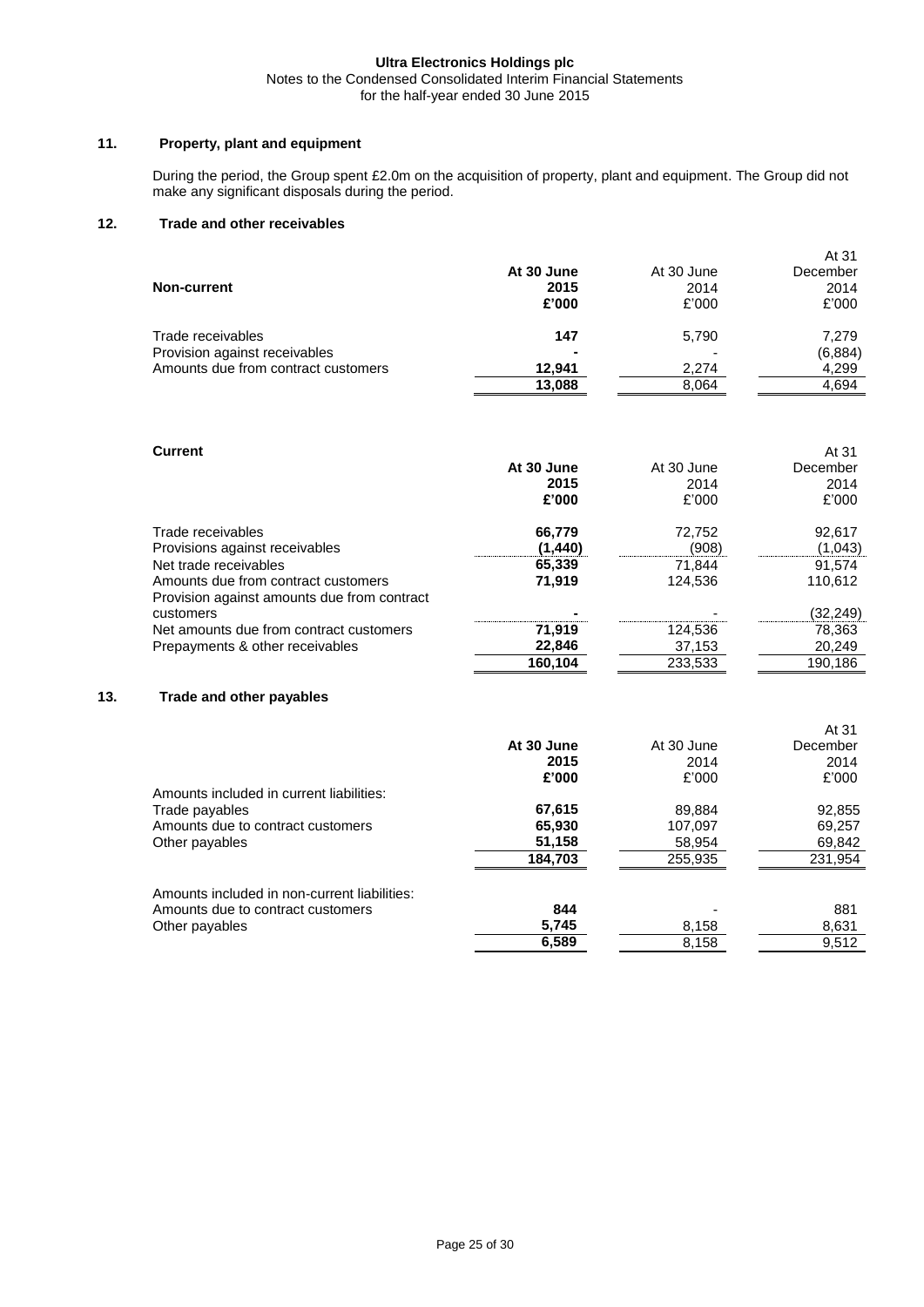Notes to the Condensed Consolidated Interim Financial Statements

for the half-year ended 30 June 2015

## **14. Provisions**

|                                                                        | Warranty<br>£'000 | Contractual<br>£'000 | Total<br>£'000  |
|------------------------------------------------------------------------|-------------------|----------------------|-----------------|
| At 30 June 2014                                                        | 5,550             | 12,953               | 18,503          |
| At 31 December 2014                                                    | 4.616             | 26,679               | 31,295          |
| At 30 June 2015                                                        | 4,371             | 24,199               | 28,570          |
| Included in current liabilities<br>Included in non-current liabilities | 2,147<br>2,224    | 21,056<br>3,143      | 23,203<br>5,367 |
|                                                                        | 4,371             | 24,199               | 28,570          |

Warranty provisions are based on an assessment of future claims with reference to past experience. Such costs are generally incurred within two years after delivery. Contract related provisions will be utilised over the period as stated in the contract to which the specific provision relates. Contract related provisions also include contingent consideration and dilapidation costs and provisions associated with the Oman Airport IT contract termination. Dilapidations will be payable at the end of the contracted life which is up to fifteen years. Contingent consideration is payable when earnings targets are met: £514,000 of provision was utilised in the period when the 2015 Forensic Technology earn-out target was met. As at 30 June 2015 the contingent consideration provision is £3,007,000 (2014: £3,028,000), payment of which is contingent on earnings targets for the Forensic Technology and 3 Phoenix acquisitions through until December 2016, and for contingent payments relating to the ICE WheelTug certification.

## **15. Share capital**

102,637 shares, with a nominal value of £5,135 have been allotted in the first six months of 2015 under the terms of the Group's various share option schemes. The aggregate consideration received by the Company was £1,569,000.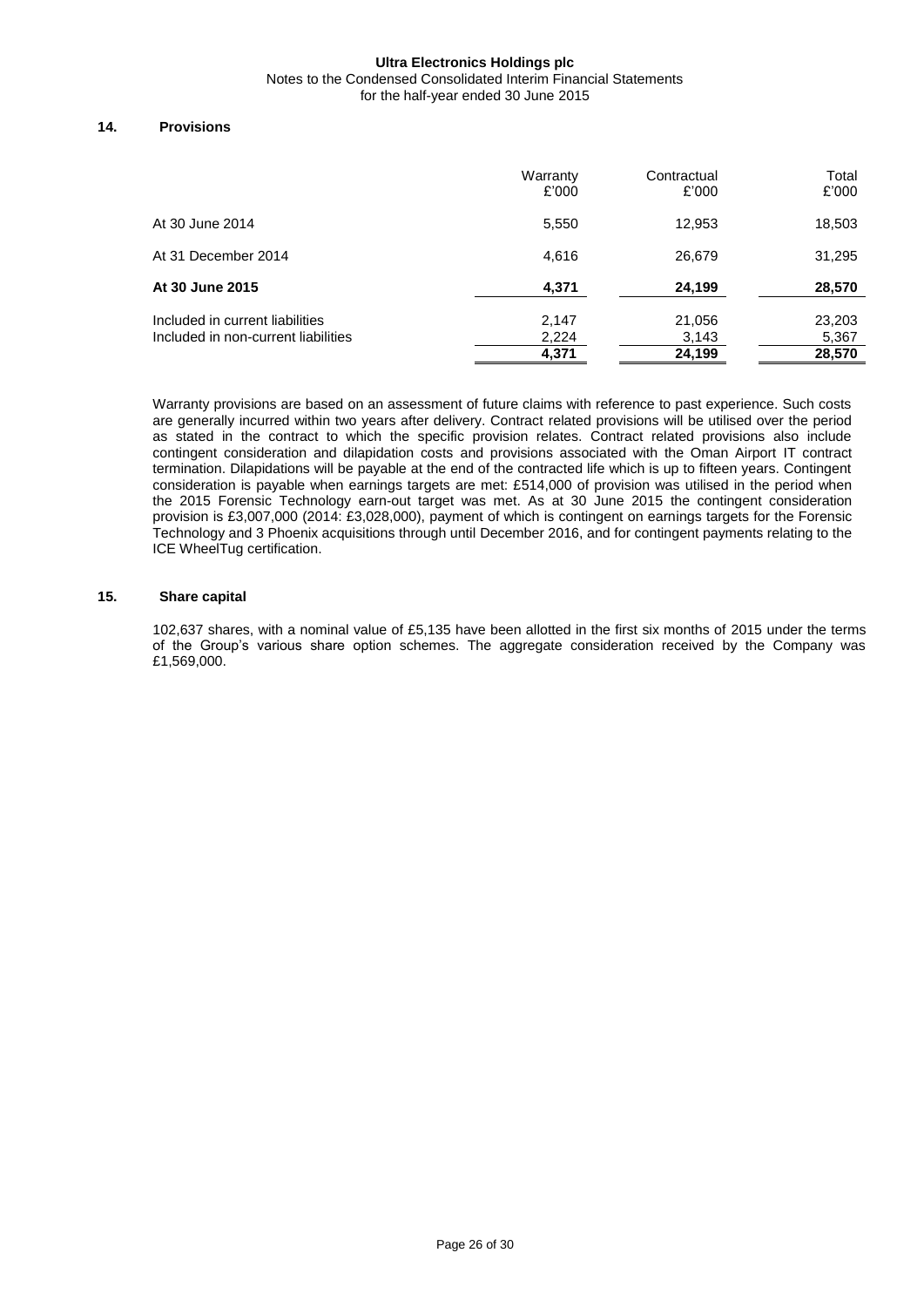Notes to the Condensed Consolidated Interim Financial Statements

for the half-year ended 30 June 2015

## **16. Cash flow information**

|                                                  | Six months | Six months | Year to     |
|--------------------------------------------------|------------|------------|-------------|
|                                                  | to 30 June | to 30 June | 31 December |
|                                                  | 2015       | 2014       | 2014        |
|                                                  | £'000      | £'000      | £'000       |
| <b>Operating profit</b>                          | 17,598     | 47,998     | 39,543      |
| Adjustments for:                                 |            |            |             |
| Depreciation of property, plant and equipment    | 4,938      | 5,309      | 10,827      |
| Amortisation of intangible assets                | 15,560     | 13,735     | 32,202      |
| Impairment of goodwill                           |            |            | 7,355       |
| Deemed disposal of Ithra                         | 16,447     |            |             |
| Cost of equity-settled employee share schemes    | 1,065      | 947        | 1,783       |
| Adjustment for pension funding                   | (3,814)    | (3,948)    | (8, 448)    |
| Loss/(profit) on disposal of property, plant and | 12         |            | (3)         |
| equipment                                        |            |            |             |
| Share of loss/(profit) of associate              | 200        | (1,301)    | (1, 957)    |
| (Decrease)/increase in provisions                | (2,376)    | (9,360)    | 2,564       |
| Operating cash flow before movements in          |            |            |             |
| working capital                                  | 49,630     | 53,380     | 83,866      |
| (Increase)/decrease in inventories               | (3,866)    | 261        | (4, 443)    |
| Decrease/(increase) in receivables               | 19,768     | 24,012     | 73,977      |
| Decrease in payables                             | (46,381)   | (27,398)   | (57, 333)   |
| Cash generated by operations                     | 19,151     | 50,255     | 96,067      |
| Income taxes paid                                | (8, 181)   | (12, 692)  | (22, 899)   |
| Interest paid                                    | (3,074)    | (2,273)    | (4, 451)    |
| Net cash inflow from operating activities        | 7,896      | 35,290     | 68,717      |

# **Reconciliation of net movement in cash and cash equivalents to movement in net debt**

| 2,513<br>Net increase in cash and cash equivalents<br>16,510<br>11,653<br>Cash (inflow)/outflow from (increase)/decrease in<br>debt and finance leasing<br>(21, 869)<br>(112,877)<br>(94,817)<br>Change in net debt arising from cash flows<br>(19, 356)<br>(96, 367)<br>(83, 164)<br>Loan syndication costs<br>1,495<br>Amortisation of finance costs of debt<br>(255)<br>(167)<br>(662)<br>(810)<br><b>Translation differences</b><br>913<br>(5,007)<br>Movement in net debt in the period<br>(20, 421)<br>(95,621)<br>(87,338)<br>Net debt at start of period<br>(129,495)<br>(42,157)<br>(42,157)<br>Net debt at end of period<br>(149,916)<br>(137,778)<br>(129, 495)<br>Net debt comprised the following:<br>At 31<br>At 30 June<br>December<br>At 30 June<br>2014<br>2015<br>2014<br>£'000<br>£'000<br>£'000<br>41,881<br>46,095<br>41,259<br>Cash and cash equivalents<br>(191, 797)<br>(170, 754)<br><b>Borrowings</b><br>(183, 842)<br>Obligations under finance leases<br>(31)<br>(149, 916)<br>(137, 778)<br>(129,495) | <b>Six months</b><br>to 30 June<br>2015<br>£'000 | Six months<br>to 30 June<br>2014<br>£'000 | Year to<br>31 December<br>2014<br>£'000 |
|------------------------------------------------------------------------------------------------------------------------------------------------------------------------------------------------------------------------------------------------------------------------------------------------------------------------------------------------------------------------------------------------------------------------------------------------------------------------------------------------------------------------------------------------------------------------------------------------------------------------------------------------------------------------------------------------------------------------------------------------------------------------------------------------------------------------------------------------------------------------------------------------------------------------------------------------------------------------------------------------------------------------------------|--------------------------------------------------|-------------------------------------------|-----------------------------------------|
|                                                                                                                                                                                                                                                                                                                                                                                                                                                                                                                                                                                                                                                                                                                                                                                                                                                                                                                                                                                                                                    |                                                  |                                           |                                         |
|                                                                                                                                                                                                                                                                                                                                                                                                                                                                                                                                                                                                                                                                                                                                                                                                                                                                                                                                                                                                                                    |                                                  |                                           |                                         |
|                                                                                                                                                                                                                                                                                                                                                                                                                                                                                                                                                                                                                                                                                                                                                                                                                                                                                                                                                                                                                                    |                                                  |                                           |                                         |
|                                                                                                                                                                                                                                                                                                                                                                                                                                                                                                                                                                                                                                                                                                                                                                                                                                                                                                                                                                                                                                    |                                                  |                                           |                                         |
|                                                                                                                                                                                                                                                                                                                                                                                                                                                                                                                                                                                                                                                                                                                                                                                                                                                                                                                                                                                                                                    |                                                  |                                           |                                         |
|                                                                                                                                                                                                                                                                                                                                                                                                                                                                                                                                                                                                                                                                                                                                                                                                                                                                                                                                                                                                                                    |                                                  |                                           |                                         |
|                                                                                                                                                                                                                                                                                                                                                                                                                                                                                                                                                                                                                                                                                                                                                                                                                                                                                                                                                                                                                                    |                                                  |                                           |                                         |
|                                                                                                                                                                                                                                                                                                                                                                                                                                                                                                                                                                                                                                                                                                                                                                                                                                                                                                                                                                                                                                    |                                                  |                                           |                                         |
|                                                                                                                                                                                                                                                                                                                                                                                                                                                                                                                                                                                                                                                                                                                                                                                                                                                                                                                                                                                                                                    |                                                  |                                           |                                         |
|                                                                                                                                                                                                                                                                                                                                                                                                                                                                                                                                                                                                                                                                                                                                                                                                                                                                                                                                                                                                                                    |                                                  |                                           |                                         |
|                                                                                                                                                                                                                                                                                                                                                                                                                                                                                                                                                                                                                                                                                                                                                                                                                                                                                                                                                                                                                                    |                                                  |                                           |                                         |
|                                                                                                                                                                                                                                                                                                                                                                                                                                                                                                                                                                                                                                                                                                                                                                                                                                                                                                                                                                                                                                    |                                                  |                                           |                                         |
|                                                                                                                                                                                                                                                                                                                                                                                                                                                                                                                                                                                                                                                                                                                                                                                                                                                                                                                                                                                                                                    |                                                  |                                           |                                         |
|                                                                                                                                                                                                                                                                                                                                                                                                                                                                                                                                                                                                                                                                                                                                                                                                                                                                                                                                                                                                                                    |                                                  |                                           |                                         |
|                                                                                                                                                                                                                                                                                                                                                                                                                                                                                                                                                                                                                                                                                                                                                                                                                                                                                                                                                                                                                                    |                                                  |                                           |                                         |
|                                                                                                                                                                                                                                                                                                                                                                                                                                                                                                                                                                                                                                                                                                                                                                                                                                                                                                                                                                                                                                    |                                                  |                                           |                                         |
|                                                                                                                                                                                                                                                                                                                                                                                                                                                                                                                                                                                                                                                                                                                                                                                                                                                                                                                                                                                                                                    |                                                  |                                           |                                         |
|                                                                                                                                                                                                                                                                                                                                                                                                                                                                                                                                                                                                                                                                                                                                                                                                                                                                                                                                                                                                                                    |                                                  |                                           |                                         |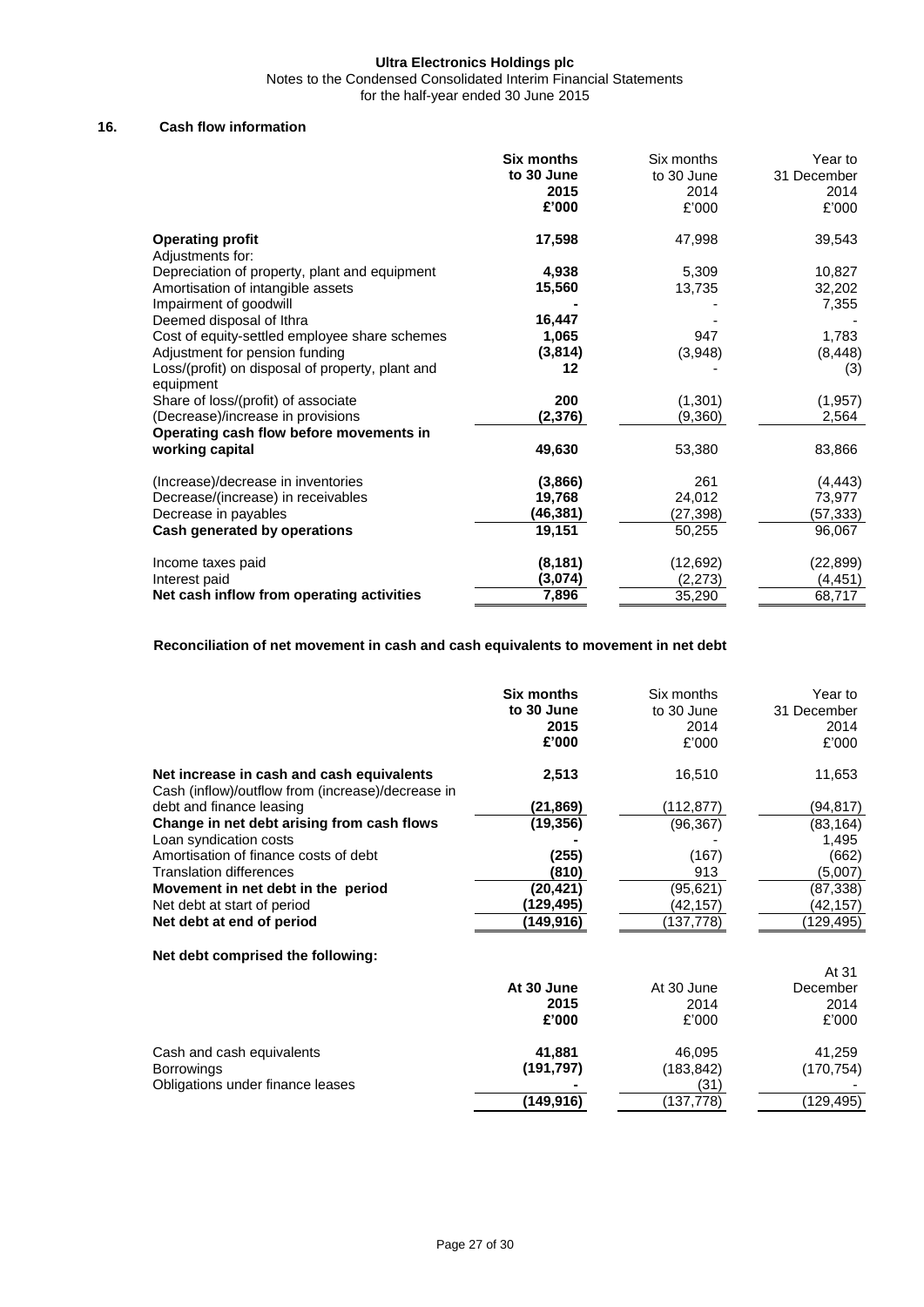## **17. Going Concern**

Subsequent to the period end, the Group extended the expiry date of its existing £100 million revolving credit from December 2017 to August 2019.

After making due enquiries, and in accordance with the FRC's "Guidance on Risk Management, Internal Control and Related Financial and Business Reporting", the Directors' view is that the Group has adequate resources to continue in operational existence for the foreseeable future, a period of not less than 12 months from the date of this report. Accordingly, they continue to adopt the going concern basis in preparing these condensed consolidated half year financial statements.

## **18. Financial Instruments**

Exposure to currency risks arises in the normal course of the Group's business. Derivative financial instruments are used to hedge exposure to all significant fluctuations in foreign exchange rates. All of the Group's financial instruments have been assessed as Level 2 and comprise foreign exchange forward contracts.

The directors consider that the carrying amount of all financial assets and liabilities approximates to their fair value.

 $\overline{a}$ 

Fair value measurements as at 30 June 2015 are set out in the table below. These forward exchange contracts have been fair valued using forward exchange rates that are quoted in an active market.

|                              |            |            | Al 31    |
|------------------------------|------------|------------|----------|
|                              | At 30 June | At 30 June | December |
|                              | 2015       | 2014       | 2014     |
|                              | £'000      | £'000      | £'000    |
| Financial assets:            |            |            |          |
| Derivatives used for hedging | 4,618      | 9,914      | 2,842    |
| Total                        | 4,618      | 9,914      | 2,842    |
| Financial liabilities:       |            |            |          |
| Derivatives used for hedging | (3,058)    | (385)      | (3,598)  |
| Total                        | (3,058)    | (385)      | (3, 598) |
|                              |            |            |          |

## **19. Acquisitions**

#### **Electronic Products Division of Kratos Defense & Security Solutions**

On 1 June 2015, the Group announced that it had agreed to acquire the Electronic Products Division ("EPD") of Kratos Defense & Security Solutions for a cash consideration of up to \$265m. The transaction remains subject inter alia to US regulatory approvals. Assuming satisfaction of all closing conditions and approvals, the transaction is expected to close in the third quarter of 2015. Under the terms of the acquisition, Ultra will pay \$260m in cash at closing, and up to another \$5m in cash expected to be paid over the next 12 months. The acquisition will be financed using the Group's existing facilities and a new 4 year Term Loan provided by four banks from Ultra's existing core banking group.

#### **20. Other matters**

#### **Seasonality**

The Group's financial results have not historically been subject to significant seasonal trends.

## **Related party transactions**

At 30 June 2015, a loan of £2,409,000 (30 June 2014: £625,000) was due from Al Shaheen Adventure LLC (ASA), the Group's 49% equity accounted investment. During the period repayments of £nil were received in respect of this loan. A small amount of trading also occurs with ASA, in the normal course of business and on an arm's length basis. Balances are settled on normal trade terms and the amounts outstanding at 30 June 2015 were insignificant.

There were no other significant related party transactions, other than the remuneration of key management personnel during the period.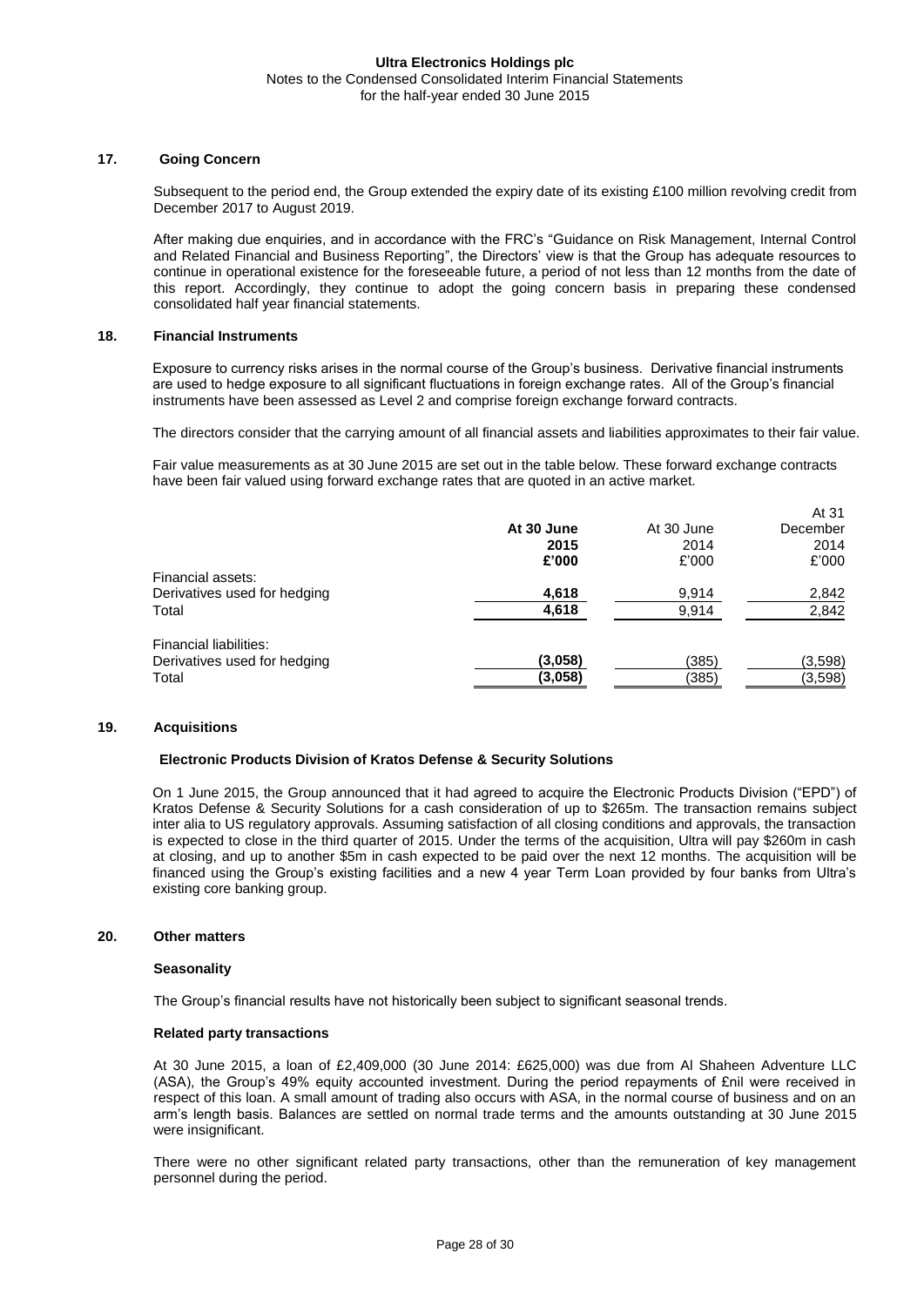## **20. Other matters (continued)**

#### **Non-statutory performance measures**

In the analysis of the Group's operating results, earnings per share and cash flows, information is presented to provide readers with additional performance indicators that are prepared on a non-statutory basis. This presentation is regularly reviewed by management to identify items that are unusual and other items relevant to an understanding of the Group's performance and long-term trends with reference to their materiality and nature. This additional information is not uniformly defined by all Companies and may not be comparable with similarly titled measures and disclosures by other organisations. The non-statutory disclosures should not be viewed in isolation or as an alternative to the equivalent statutory measure. Information for separate presentation is considered as follows:

- Contract losses arising in the ordinary course of trading are not separately presented, however losses (and subsequent reversals) are separately disclosed in situations of a material dispute which are expected to lead to arbitration or legal proceedings.
- Material costs or reversals arising from a significant restructuring of the Group's operations are presented separately.
- Disposals of entities or investments in associates or joint ventures.
- The amortisation of intangible assets arising on acquisitions and impairment of goodwill are presented separately.
- Other matters arising due to the Group's acquisitions such as adjustments to contingent consideration, payment of retention bonuses, acquisition costs and fair value adjustments for acquired inventory made in accordance with IFRS 13 are separately disclosed in aggregate.
- Furthermore, IAS 37 requires the Group to discount provisions using a pre-tax discount rate that reflects the current assessment of the time value of money and the risks specific to the liability, this discount unwind is presented separately when the provision relates to acquisition contingent consideration.
- Derivative instruments used to manage the Group's foreign exchange exposures are 'fair valued' in accordance with IAS 39. This creates volatility in the valuation of the outstanding instruments as exchange rates move over time. This has minimal impact on profit over the full term of the instruments, but can cause significant volatility on particular balance sheet dates, consequently the gain or loss is presented separately.
- The defined benefit pension net interest charge arising in accordance with IAS 19 is presented separately.
- The Group is cash-generative and reinvests funds to support the continuing growth of the business. It seeks to use an accurate and appropriate measure of the funds generated internally while sustaining this growth. For this, the Group uses operating cash flow, rather than cash generated by operations, as its preferred indicator of cash generated and available to cover non-operating expenses such as tax and interest payments. Management believes that using cash generated by operations, with the exclusion of net expenditure on property, plant and equipment and outflows for capitalised product development and other intangibles, would result in an under-reporting of the true cash cost of sustaining a growing business.

## RESPONSIBILITY STATEMENT

We confirm that to the best of our knowledge:

- (a) these condensed financial statements have been prepared in accordance with International Accounting Standard 34 "Interim Financial Reporting";
- (b) this half year report includes a fair review of the information required by Disclosure and Transparency Rule (DTR) 4.2.7R (indication of important events during the period and description of principal risks and uncertainties for the remainder of the financial year); and
- (c) this half year report includes a fair review of the information required by DTR 4.2.8R (disclosure of related party transactions and changes therein).

By order of the Board

Rakesh Sharma Mary Waldner 31 July 2015

Chief Executive Group Finance Director